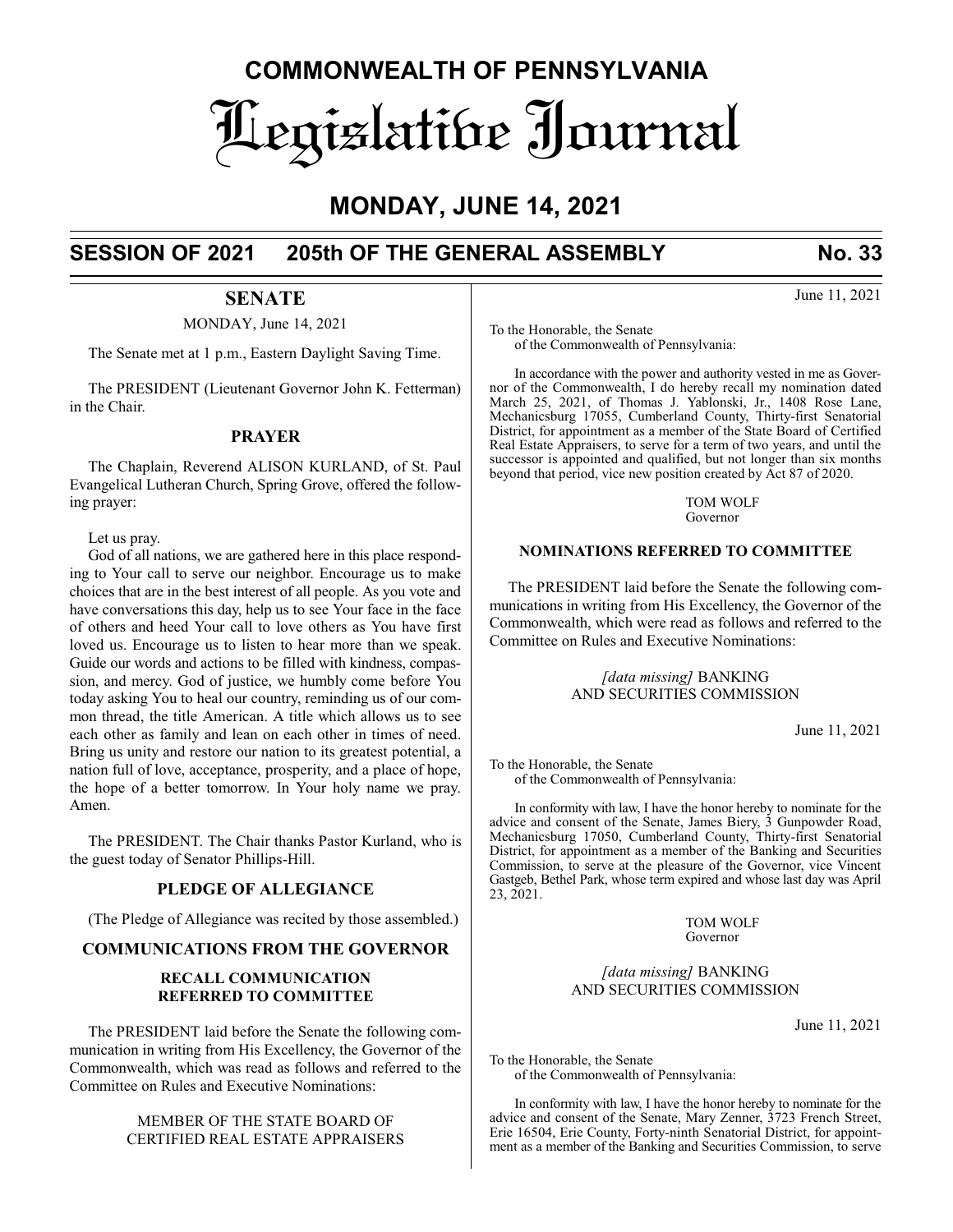at the pleasure of the Governor, vice James Biery, Mechanicsburg, whose term expired and whose last day was April 23, 2021.

> TOM WOLF Governor

# MEMBER OF THE MILK MARKETING BOARD

June 11, 2021

To the Honorable, the Senate of the Commonwealth of Pennsylvania:

In conformity with law, I have the honor hereby to nominate for the advice and consent of the Senate, Robert Barley, 801 Walnut Hill Road, Millersville 17751, Lancaster County, Thirteenth Senatorial District, for reappointment as a member of the Milk Marketing Board, to serve until May 1, 2027, and until the successor is appointed and qualified.

#### TOM WOLF Governor

# MEMBER OF THE STATE BOARD OF CERTIFIED REAL ESTATE APPRAISERS

June 11, 2021

To the Honorable, the Senate of the Commonwealth of Pennsylvania:

In conformity with law, I have the honor hereby to nominate for the advice and consent of the Senate, Randy Waggoner, 5245 Wertzville Road, Enola 17025, Cumberland County, Thirty-first Senatorial District, for appointment as a member of the State Board of Certified Real Estate Appraisers, to serve for a term of two years, and until the successor is appointed and qualified, but not longer than six months beyond that period, vice new position created by Act 87 of 2020.

> TOM WOLF Governor

#### MEMBER OF THE STATE TAX EQUALIZATION BOARD

June 11, 2021

To the Honorable, the Senate of the Commonwealth of Pennsylvania:

In conformity with law, I have the honor hereby to nominate for the advice and consent of the Senate, Gary S. Baker, P.O. Box 54, 1041 Mountainview Drive, Lehman 18627, Luzerne County, Twentieth Senatorial District, for appointment as a member of the State Tax Equalization Board, to serve until November 14, 2021, and until the successor is appointed and qualified, vice Daniel Guydish, West Hazleton, deceased.

> TOM WOLF Governor

# MEMBER OF THE STATE TAX EQUALIZATION BOARD

June 11, 2021

To the Honorable, the Senate of the Commonwealth of Pennsylvania:

In conformity with law, I have the honor hereby to nominate for the advice and consent of the Senate, Brittany Mercadante, 51 West Pettebone Street, Forty Fort 18704, Luzerne County, Twentieth Senatorial District, for appointment as a member of the State Tax Equalization Board, to serve for a term of four years, and until the successor is appointed and qualified, vice Anthony Pinizzotto, Johnstown, deceased.

> TOM WOLF Governor

# MEMBER OF THE STATE TRANSPORTATION COMMISSION

June 11, 2021

To the Honorable, the Senate of the Commonwealth of Pennsylvania:

In conformity with law, I have the honor hereby to nominate for the advice and consent of the Senate, Betsy Phillips, 3607 North Fourth Street, Harrisburg 17110, Dauphin County, Fifteenth Senatorial District, for appointment as a member of the State Transportation Commission, to serve for a term of six years, and until the successor is appointed and qualified, but not longer than six months beyond that period, vice Sharon Knoll, Fairview, whose term expired.

> TOM WOLF Governor

# MEMBER OF THE STATE TRANSPORTATION COMMISSION

June 11, 2021

To the Honorable, the Senate of the Commonwealth of Pennsylvania:

In conformity with law, I have the honor hereby to nominate for the advice and consent of the Senate, Elise Claire Schell, 1500 North Sixth Street, Harrisburg 17102, Dauphin County, Fifteenth Senatorial District, for appointment as a member of the State Transportation Commission, to serve for a term of six years, and until the successor is appointed and qualified, but not longer than six months beyond that period, vice George Khoury, Lemont, whose term expired.

> TOM WOLF Governor

# **BILLS INTRODUCED AND REFERRED**

The PRESIDENT laid before the Senate the following Senate Bills numbered, entitled, and referred as follows, which were read by the Clerk:

#### June 11, 2021

Senators J. WARD, MASTRIANO, ARGALL, BARTOLOTTA, MARTIN, YAW, HUTCHINSON, PHILLIPS-HILL, STEFANO, MENSCH, PITTMAN, BAKER, AUMENT, SCAVELLO, GEBHARD and REGAN presented to the Chair **SB 735**, entitled:

A Joint Resolution proposing an amendment to the Constitution of the Commonwealth of Pennsylvania, further providing for qualifications of electors.

Which was committed to the Committee on STATE GOV-ERNMENT, June 11, 2021.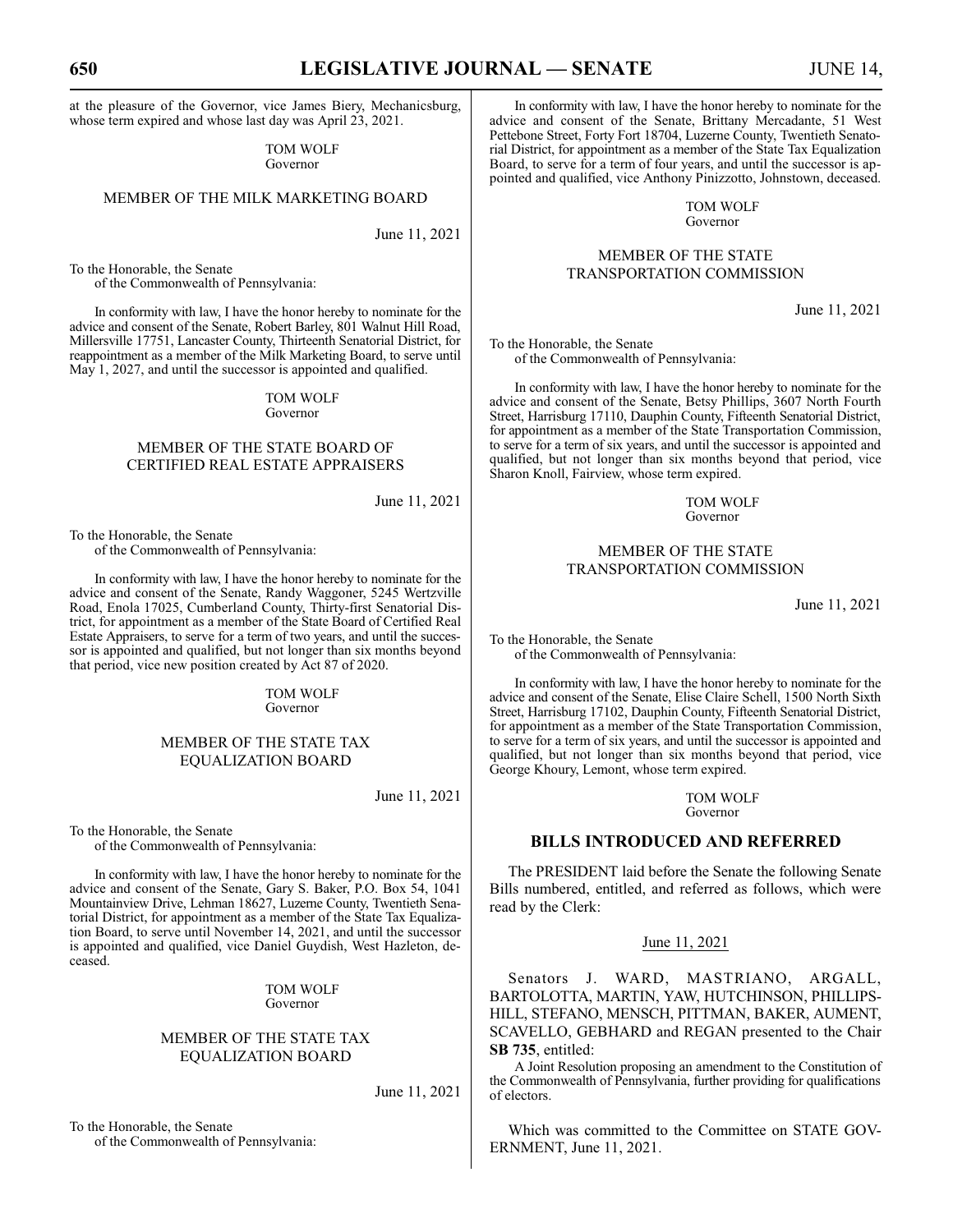Senators LAUGHLIN, PHILLIPS-HILL, MUTH, STEFANO, COSTA, MASTRIANO, SCHWANK, BREWSTER and AUMENT presented to the Chair **SB 751**, entitled:

An Act amending the act of October 25, 2012 (P.L.1618, No.197), known as the National Human Trafficking Resource Center Hotline Notification Act, further providing for required posting.

Which was committed to the Committee on LABOR AND INDUSTRY, June 11, 2021.

Senators PHILLIPS-HILL, ARGALL, MARTIN, J. WARD and SCAVELLO presented to the Chair **SB 753**, entitled:

An Act amending the act of December 5, 1936 (2nd Sp.Sess., 1937 P.L.2897, No.1), known as the Unemployment Compensation Law, in emergency provisions related to COVID-19, providing for daily application reporting.

Which was committed to the Committee on LABOR AND INDUSTRY, June 11, 2021.

Senators YAW and VOGEL presented to the Chair **SB 756**, entitled:

An Act amending the act of March 4, 1971 (P.L.6, No.2), known as the Tax Reform Code of 1971, in fireworks, further providing for definitions, for use of display fireworks, for sales locations and for fees, granting of licenses and inspections, repealing provisions relating to temporary structures and providing for short-term structures.

Which was committed to the Committee on AGRICULTURE AND RURAL AFFAIRS, June 11, 2021.

Senators YAW, J. WARD, FONTANA, LAUGHLIN, PITTMAN, MENSCH and SCHWANK presented to the Chair **SB 758**, entitled:

An Act amending the act of December 19, 1988 (P.L.1262, No.156), known as the Local Option Small Games of Chance Act, in preliminary provisions, further providing for definitions; in games of chance, further providing for prize limits, providing for pull-tab deal and further providing for regulations of department; and, in tavern gaming, further providing for definitions, for licenses, for application, for approval, for enforcement and for prohibitions.

Which was committed to the Committee on COMMUNITY, ECONOMIC AND RECREATIONAL DEVELOPMENT, June 11, 2021.

Senator PITTMAN presented to the Chair **SB 759**, entitled: An Act designating a bridge, identified as Bridge Key 19033, on that portion of northbound State Route 119 over State Route 286 in White Township, Indiana County, as the Specialist Five Timothy Rice Memorial Bridge.

Which was committed to the Committee on TRANSPORTA-TION, June 11, 2021.

Senators MARTIN, K. WARD, J. WARD, AUMENT, STEFANO, YAW, MENSCH, PITTMAN, MASTRIANO, REGAN, PHILLIPS-HILL and ARGALL presented to the Chair **SB 760**, entitled:

An Act amending the act of April 9, 1929 (P.L.177, No.175), known as The Administrative Code of 1929, in administrative organization, further providing for gubernatorial appointments, for terms of office and for deputies.

Which was committed to the Committee on STATE GOV-ERNMENT, June 11, 2021.

Senators ARGALL, SAVAL, STREET, FONTANA, COSTA, HAYWOOD, YUDICHAK, HUGHES and BREWSTER presented to the Chair **SB 763**, entitled:

An Act amending the act of March 4, 1971 (P.L.6, No.2), known as the Tax Reform Code of 1971, in Pennsylvania Housing Tax Credit, further providing for Pennsylvania Housing Tax Credit and for annual report.

Which was committed to the Committee on URBAN AF-FAIRS AND HOUSING, June 11, 2021.

#### June 14, 2021

Senators ARGALL, BARTOLOTTA, YUDICHAK, VOGEL, STEFANO, PITTMAN, J. WARD, AUMENT and BROOKS presented to the Chair **SB 764**, entitled:

An Act amending the act of April 9, 1929 (P.L.177, No.175), known as The Administrative Code of 1929, in powers and duties of the Department of State and its departmental administrative board, providing for legislative process training; and imposing duties on the Legislative Reference Bureau.

Which was committed to the Committee on STATE GOV-ERNMENT, June 14, 2021.

# **RESOLUTIONS INTRODUCED AND REFERRED**

The PRESIDENT laid before the Senate the following Senate Resolutions numbered, entitled, and referred as follows, which were read by the Clerk:

#### June 11, 2021

Senators MASTRIANO, FONTANA, ARGALL, GORDNER, J. WARD, STREET, MARTIN, BARTOLOTTA, PITTMAN, SCAVELLO, PHILLIPS-HILL, YUDICHAK, STEFANO and BROWNE presented to the Chair **SR 133**, entitled:

A Resolution recognizing June 14, 2021, as "National Flag Day" in Pennsylvania.

Which was committed to the Committee on RULES AND EXECUTIVE NOMINATIONS, June 11, 2021.

Senators STEFANO, BROWNE, MENSCH, BARTOLOTTA, FONTANA, MUTH, SCHWANK, KEAR-NEY, COMITTA, HUTCHINSON, MARTIN, BAKER, K. WARD and TARTAGLIONE presented to the Chair **SR 134**, entitled:

A Resolution designating June 15, 2021, as "Court Appointed Special Advocates Day" in Pennsylvania.

Which was committed to the Committee on RULES AND EXECUTIVE NOMINATIONS, June 11, 2021.

#### June 14, 2021

Senators MASTRIANO, AUMENT, BROWNE, BROOKS, PHILLIPS-HILL, YAW, FONTANA, ARGALL, MARTIN,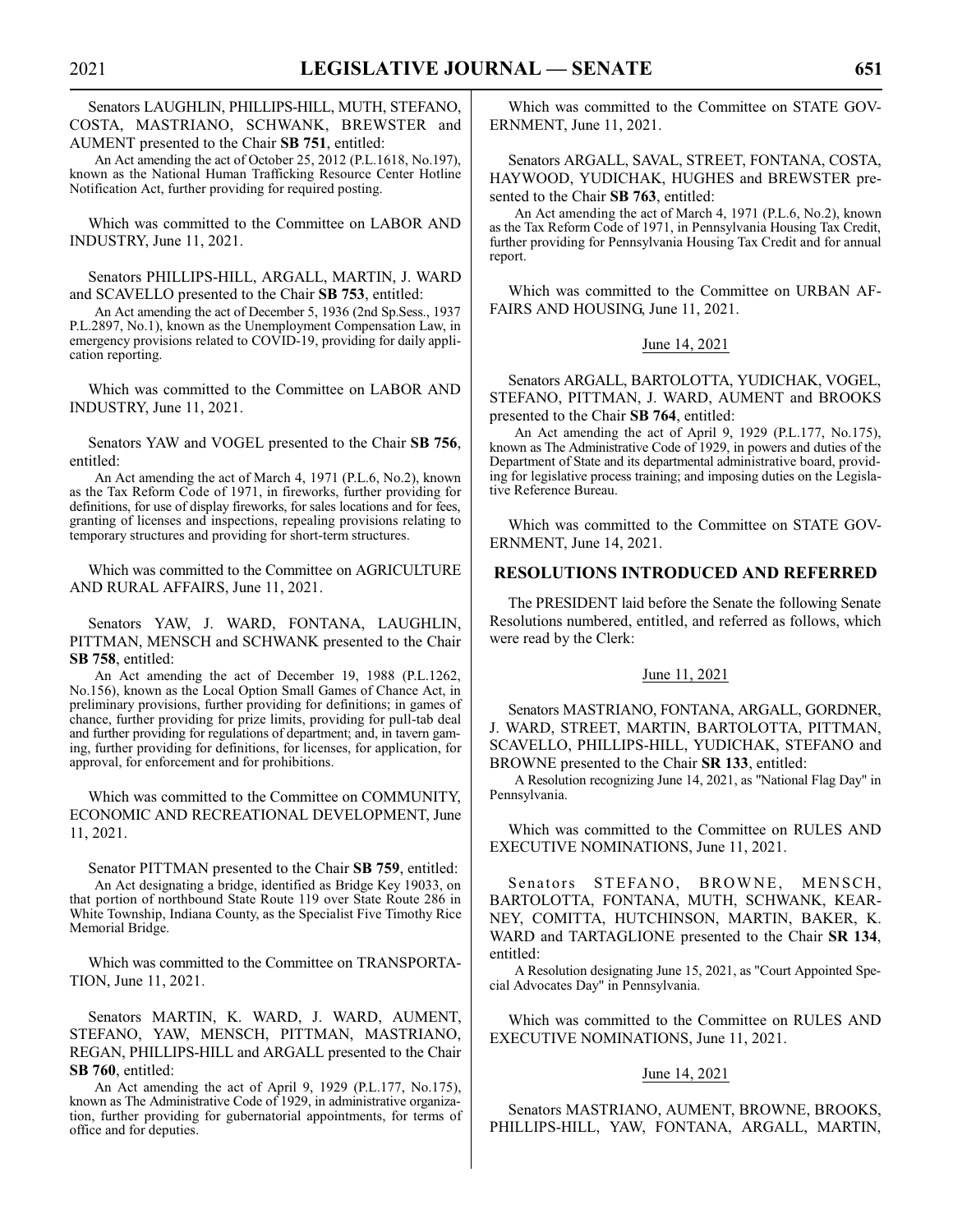# YUDICHAK, STEFANO, BARTOLOTTA, PITTMAN, J. WARD and MENSCH presented to the Chair **SR 135**, entitled:

A Resolution recognizing the 246th Anniversary of the founding of the United States Army.

Which was committed to the Committee on RULES AND EXECUTIVE NOMINATIONS, June 14, 2021.

Senators YAW, BROWNE, LANGERHOLC, VOGEL, J. WARD, FONTANA, LAUGHLIN, STREET, ARGALL, MAR-TIN, BARTOLOTTA, COMITTA, SCAVELLO, PHILLIPS-HILL, MASTRIANO, ROBINSON, COSTA, STEFANO, HUTCHINSON, SCHWANK and PITTMAN presented to the Chair **SR 136**, entitled:

A Resolution recognizing August 19, 2021, as "Aviation Day" in Pennsylvania.

Which was committed to the Committee on RULES AND EXECUTIVE NOMINATIONS, June 14, 2021.

# **HOUSE MESSAGES**

# **HOUSE BILLS FOR CONCURRENCE**

The Clerk of the House of Representatives presented to the Senate the following bills for concurrence, which were referred to the committees indicated:

# June 11, 2021

**HB 118** and **764** -- Committee on Health and Human Services.

**HB 142** -- Committee on Agriculture and Rural Affairs.

**HB 164, 941, 995, 1057** and **1421** -- Committee on Veterans Affairs and Emergency Preparedness.

**HB 940** -- Committee on Judiciary.

# **HOUSE RESOLUTION FOR CONCURRENCE**

The Clerk of the House of Representatives presented to the Senate the following resolution for concurrence, which was referred to the committee indicated:

# June 11, 2021

**HR 96** -- Committee on Veterans Affairs and Emergency Preparedness.

# **BILLS REPORTED FROM COMMITTEE**

Senator HUTCHINSON, from the Committee on Finance, reported the following bills:

#### **SB 347 (Pr. No. 350)**

An Act amending the act of March 4, 1971 (P.L.6, No.2), known as the Tax Reform Code of 1971, in personal income tax, further providing for classes of income.

**SB 447 (Pr. No. 448)**

An Act amending the act of March 4, 1971 (P.L.6, No.2), known as the Tax Reform Code of 1971, in corporate net income tax, further providing for imposition of tax.

#### **SB 586 (Pr. No. 634)**

An Act amending the act of March 4, 1971 (P.L.6, No.2), known as the Tax Reform Code of 1971, in historic preservation incentive tax credit, further providing for definitions.

# **HB 952 (Pr. No. 1310)**

An Act amending the act of March 4, 1971 (P.L.6, No.2), known as the Tax Reform Code of 1971, in computer data center equipment incentive program, further providing for definitions and for review of application, providing for applicability and for sales and use tax exemption program; imposing duties on the Department of Revenue; and making editorial changes.

# **LEAVE OF ABSENCE**

Senator COSTA asked and obtained a leave of absence for Senator HAYWOOD, for today's Session, for personal reasons.

# **SENATE CONCURRENT RESOLUTION**

#### **WEEKLY RECESS**

Senator K. WARD offered the following resolution, which was read as follows:

In the Senate June 14, 2021

RESOLVED, (the House of Representatives concurring), Pursuant to Article II, Section 14 of the Pennsylvania Constitution, that when the Senate recesses this week, it reconvene the week of Monday, June 21, 2021, unless sooner recalled by the President Pro Tempore; and be it further

RESOLVED, Pursuant to Article II, Section 14 of the Pennsylvania Constitution, that when the House of Representatives recesses this week, it reconvene the week of Monday, June 21, 2021, unless sooner recalled by the Speaker of the House of Representatives.

On the question, Will the Senate adopt the resolution?

The yeas and nays were required by Senator K. WARD and were as follows, viz:

#### YEA-49

| Argall          | DiSanto    | Martin        | Schwank              |
|-----------------|------------|---------------|----------------------|
| Aument          | Dush       | Mastriano     | Stefano              |
| Baker           | Flynn      | Mensch        | <b>Street</b>        |
| Bartolotta      | Fontana    | Muth          | Tartaglione          |
| <b>Boscola</b>  | Gebhard    | Phillips-Hill | Tomlinson            |
| <b>Brewster</b> | Gordner    | Pittman       | Vogel                |
| <b>Brooks</b>   | Hughes     | Regan         | Ward, Judy           |
| <b>Browne</b>   | Hutchinson | Robinson      | Ward, Kim            |
| Cappelletti     | Kane       | Sabatina      | Williams, Anthony H. |
| Collett         | Kearney    | Santarsiero   | Williams, Lindsey    |
| Comitta         | Langerholc | Saval         | Yaw                  |
| Corman          | Laughlin   | Scavello      | Yudichak             |
| Costa           |            |               |                      |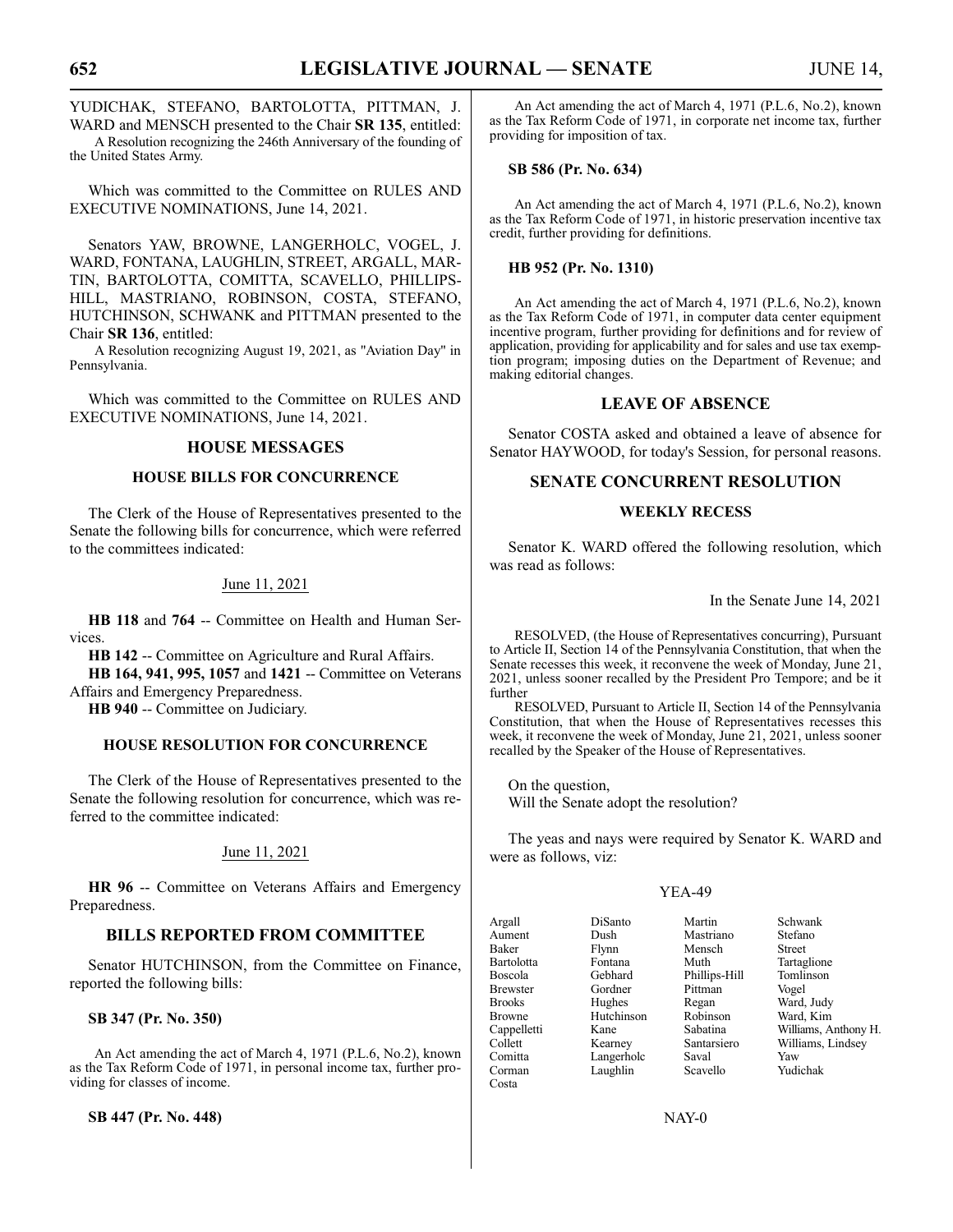A majority of the Senators having voted "aye," the question was determined in the affirmative.

Ordered, That the Secretary of the Senate present the same to the House of Representatives for concurrence.

# **GUEST OF SENATOR SCOTT F. MARTIN PRESENTED TO THE SENATE**

The PRESIDENT. The Chair recognizes the gentleman from Lancaster, Senator Martin.

Senator MARTIN. Mr. President, I rise today to introduce Adam Thompson, who is shadowing me in the Senate. Adam is a 2019 graduate of Manheim Township High School and is currently enrolled at George Washington University studying political science. Adam's mother, Susan, is a teacher at the Janus School in Mt. Joy, Pennsylvania; and his father, Mark, works at Stir Foods in Hempfield. As a former biology major, Adam is interested in agriculture and solving problems, so this summer he decided to work as a research assistant at Penn State Berks to study how to control the spotted lanternfly. Mr. President, I ask my colleagues to join me in giving our traditional warm welcome to Adam Thompson.

The PRESIDENT. Would the guest of Senator Martin please rise to be welcomed by the Senate.

(Applause.)

# **GUESTS OF SENATOR NIKIL SAVAL PRESENTED TO THE SENATE**

The PRESIDENT. The Chair recognizes the gentleman from Philadelphia, Senator Saval.

Senator SAVAL. Mr. President, it is my great pleasure and honor to introduce my family: my parents-in-law, Gregory and Kathy Garrison; my wife, Shannon Garrison, who is a planner at the Philadelphia Historical Commission; and my two children, Mayukh and Ishaan Saval. Mayukh is 2 months old--some people have already been introduced to him on Zoom--and my toddler, Ishaan Saval. Greg and Kathy are visiting us from Montana. This is their first time in the State Capitol. Please join me in welcoming my family to the State Capitol.

The PRESIDENT. Would the guests of Senator Saval please rise to be welcomed by the Senate.

(Applause.)

# **GUESTS OF SENATOR KRISTIN PHILLIPS-HILL PRESENTED TO THE SENATE**

The PRESIDENT. The Chair recognizes the gentlewoman from York, Senator Phillips-Hill.

Senator PHILLIPS-HILL. Mr. President, I rise to welcome today's guest Chaplain, Pastor Alison Bowlan-Kurland of St. Paul Evangelical Lutheran Church located in Spring Grove. Pastor Bowlan-Kurland made the church's history by becoming its first female pastor in 2018. St. Paul strives to be a place of welcome, and they do that by hosting events like their community block party and family fun nights. The church also practices servant ministry by having their youth congregation help at local York County food banks, like Harvest of Hope Food Pantry. Guests of Pastor Bowlan-Kurland today are her husband, Michael Kurland, and her mom, Christy Poston. Thank you, Pastor Bowlan-Kurland, for providing the Senate with a very thoughtful

prayer. Would my colleagues please join me in giving Pastor Alison Bowlan-Kurland and her guests a warm Senate welcome.

The PRESIDENT. Would the guests of Senator Phillips-Hill please rise to be welcomed by the Senate.

(Applause.)

# **RECESS**

The PRESIDENT. The Chair recognizes the gentlewoman from Westmoreland, Senator Kim Ward.

Senator K. WARD. Mr. President, I request a recess of the Senate for the purpose of a Republican caucus to be held in the Majority Caucus Room and via Zoom.

The PRESIDENT. The Chair recognizes the gentleman from Allegheny, Senator Costa.

Senator COSTA. Mr. President, Senate Democrats will meet in the rear of the Chamber and via Zoom for a caucus as well.

The PRESIDENT. For purposes of Republican and Democratic caucuses to be held in their respective Caucus rooms and via Zoom, without objection, the Senate stands in recess.

# **AFTER RECESS**

**The PRESIDING OFFICER (Senator Elder A. Vogel, Jr.) in the Chair.**

The PRESIDING OFFICER. The time of recess having expired, the Senate will come to order.

# **LEAVE CANCELLED**

The PRESIDING OFFICER. Senator Haywood has returned, and his personal leave is cancelled.

#### **RECESS**

The PRESIDING OFFICER. The Chair recognizes the gentleman from Columbia, Senator Gordner.

Senator GORDNER. Mr. President, I request a recess of the Senate for the purpose of a meeting of the Committee on Appropriations to be held here on the floor and via Zoom.

The PRESIDING OFFICER. For the purpose of a meeting of the Committee on Appropriations to be held here on the Senate floor and via Zoom, without objection, the Senate stands in recess.

# **AFTER RECESS**

**The PRESIDENT (Lieutenant Governor John K. Fetterman) in the Chair.**

The PRESIDENT. The time of recess having expired, the Senate will come to order.

#### **CALENDAR**

# **THIRD CONSIDERATION CALENDAR**

# BILL LAID ON THE TABLE

**SB 78 (Pr. No. 65)** -- The Senate proceeded to consideration of the bill, entitled: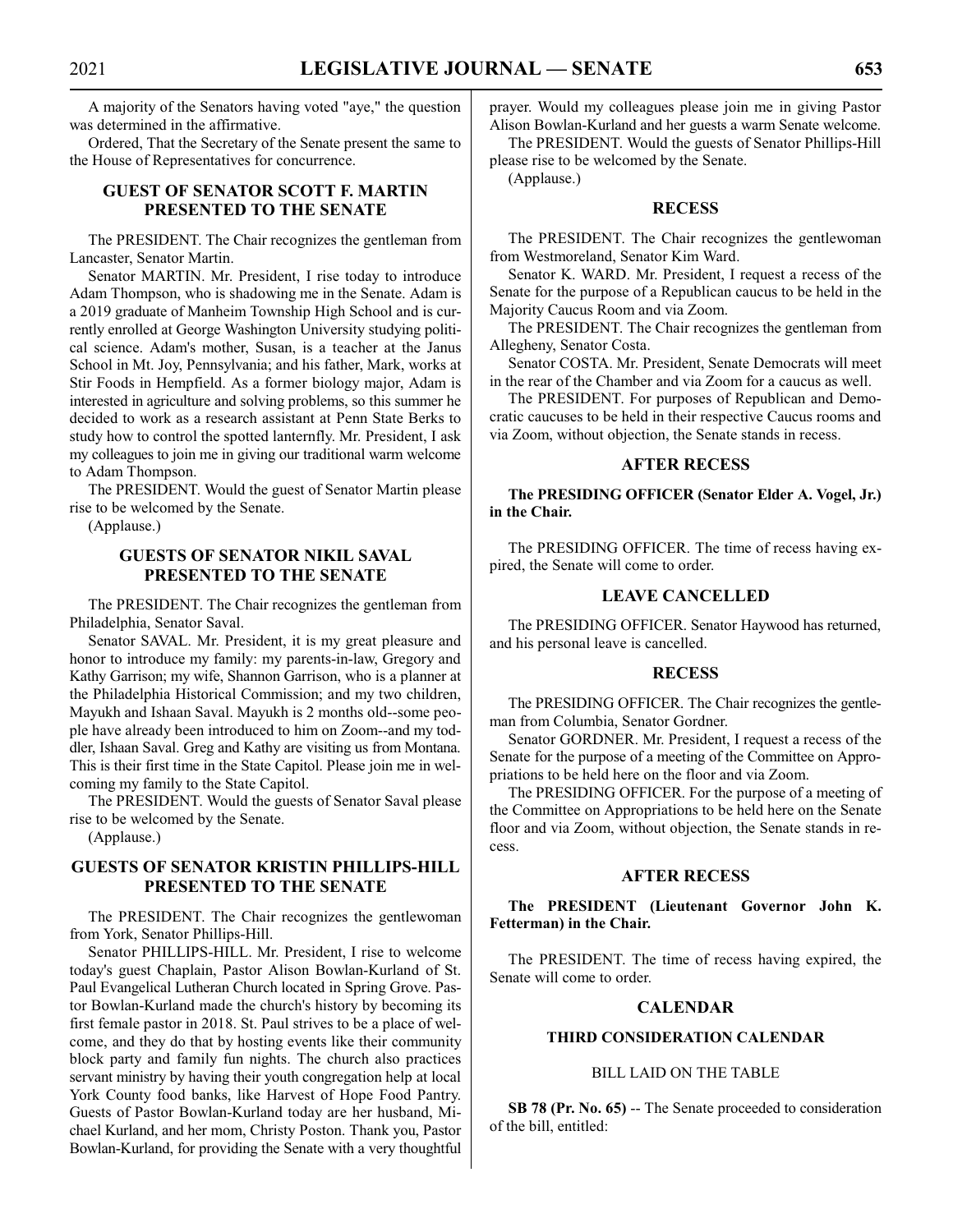An Act amending Titles 23 (Domestic Relations) and 42 (Judiciary and Judicial Procedure) of the Pennsylvania Consolidated Statutes, in child custody, further providing for definitions, for award of custody, for factors to consider when awarding custody, for consideration of criminal conviction, for guardian ad litem for child, for counsel for child and for award of counsel fees, costs and expenses; and, in Administrative Office of Pennsylvania Courts, providing for child abuse and domestic abuse education and training program for judges and court personnel.

Upon motion of Senator GORDNER, and agreed to by voice vote, the bill was laid on the table.

# **SB 78 TAKEN FROM THE TABLE**

Senator GORDNER. Mr. President, I move that Senate Bill No. 78, Printer's No. 65, be taken from the table and placed on the Calendar.

The motion was agreed to by voice vote.

The PRESIDENT. The bill will be placed on the Calendar.

# BILLS OVER IN ORDER

**HB 101, SB 113** and **HB 125** -- Without objection, the bills were passed over in their order at the request of Senator GORDNER.

# BILL LAID ON THE TABLE

**SB 137 (Pr. No. 110)** -- The Senate proceeded to consideration of the bill, entitled:

An Act amending Title 42 (Judiciary and Judicial Procedure) of the Pennsylvania Consolidated Statutes, in budget and finance, establishing the Drug Recognition Expert Training Fund.

Upon motion of Senator GORDNER, and agreed to by voice vote, the bill was laid on the table.

#### **SB 137 TAKEN FROM THE TABLE**

Senator GORDNER. Mr. President, I move that Senate Bill No. 137, Printer's No. 110, be taken from the table and placed on the Calendar.

The motion was agreed to by voice vote.

The PRESIDENT. The bill will be placed on the Calendar.

#### BILL OVER IN ORDER

**SB 236** -- Without objection, the bill was passed over in its order at the request of Senator GORDNER.

# BILL ON THIRD CONSIDERATION AND FINAL PASSAGE

**SB 423 (Pr. No. 854)** -- The Senate proceeded to consideration of the bill, entitled:

An Act amending Title 71 (State Government) of the Pennsylvania Consolidated Statutes, in membership, credited service, classes of service, and eligibility for benefits relating to retirement for State employees and officers, further providing for mandatory and optional membership in the system and participation in the plan; and, in benefits, further providing for termination of annuities.

Considered the third time and agreed to,

And the amendments made thereto having been printed as required by the Constitution,

On the question, Shall the bill pass finally?

The yeas and nays were taken agreeably to the provisions of the Constitution and were as follows, viz:

#### YEA-50

| Argall            | DiSanto    | Martin        | Schwank              |
|-------------------|------------|---------------|----------------------|
| Aument            | Dush       | Mastriano     | Stefano              |
| Baker             | Flynn      | Mensch        | <b>Street</b>        |
| <b>Bartolotta</b> | Fontana    | Muth          | Tartaglione          |
| <b>Boscola</b>    | Gebhard    | Phillips-Hill | Tomlinson            |
| <b>Brewster</b>   | Gordner    | Pittman       | Vogel                |
| <b>Brooks</b>     | Haywood    | Regan         | Ward, Judy           |
| <b>Browne</b>     | Hughes     | Robinson      | Ward, Kim            |
| Cappelletti       | Hutchinson | Sabatina      | Williams, Anthony H. |
| Collett           | Kane       | Santarsiero   | Williams, Lindsey    |
| Comitta           | Kearney    | Saval         | Yaw                  |
| Corman            | Langerholc | Scavello      | Yudichak             |
| Costa             | Laughlin   |               |                      |

#### NAY-0

A constitutional majority of all the Senators having voted "aye," the question was determined in the affirmative.

Ordered, That the Secretary of the Senate present said bill to the House of Representatives for concurrence.

#### BILLS OVER IN ORDER

**SB 457** and **SB 461** -- Without objection, the bills were passed over in their order at the request of Senator GORDNER.

# BILL ON THIRD CONSIDERATION AND FINAL PASSAGE

**SB 524 (Pr. No. 599)** -- The Senate proceeded to consideration of the bill, entitled:

An Act amending Title 53 (Municipalities Generally) of the Pennsylvania Consolidated Statutes, in home rule and optional plan government, further providing for submission of question for election of government study commission and for limitation on enactment of ordinance or filing of petition.

On the question, Will the Senate agree to the bill on third consideration?

KEARNEY AMENDMENT A1489 OFFERED

Senator KEARNEY offered the following amendment No. A1489:

Amend Bill, page 1, lines 3 and 4, by striking out "submission of question for election of government study commission and for"

Amend Bill, page 1, lines 8 through 20, by striking out all of said lines and inserting: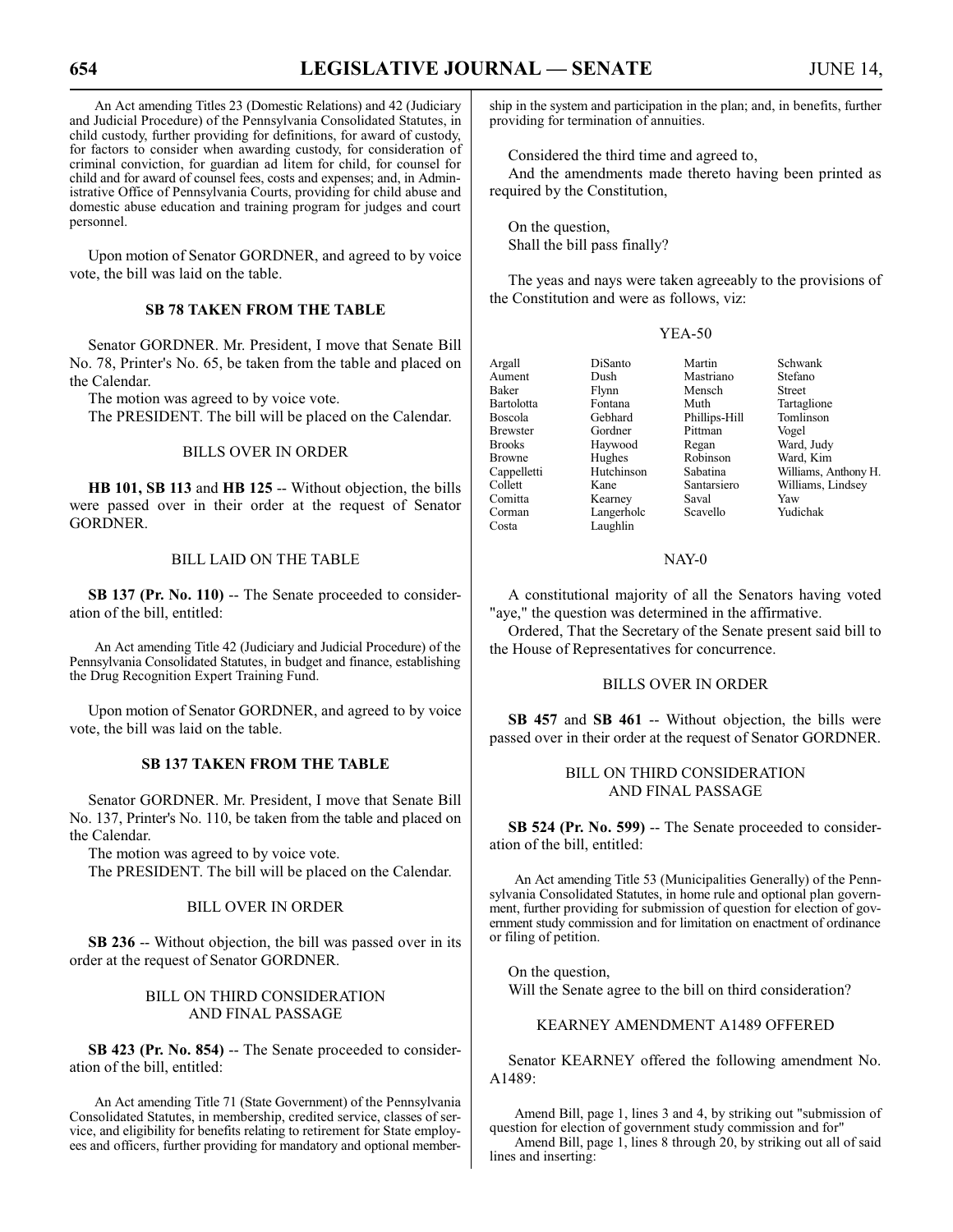Section 1. Section 2927(a) of Title 53 of the Pennsylvania Consolidated Statutes is amended to read:

On the question, Will the Senate agree to the amendment?

The PRESIDENT. The Chair recognizes the gentleman from Delaware, Senator Kearney.

Senator KEARNEY. Mr. President, amendment No. A1489 would maintain the current statute that allows Home Rule and optional forms of government study referenda to be considered in primaries in addition to general elections. As Minority chair of the Committee on Local Government, I have talked to local government leaders across the Commonwealth, and one of the most common principles I hear, across our very diverse State, is that local governments want more flexibility, more tools in the toolbox, to fix problems that arise. Taking away primary referenda would take away an important tool for self-governance. Please consider, most municipalities consider adopting a Home Rule Charter or optional form of government when they are in difficult financial situations. Many municipalities have been able to reform their government, create efficiencies, and get on more stable financial footing because of the flexibility of Home Rule. This bill addresses the first step a municipality takes in considering a Home Rule or optional form of government, asking municipal electors if a commission to study whether adopting a Home Rule Charter is even in their best interest. No one is making any hasty decisions in this process, and public participation is mandated in the statute. I am offering this amendment because I think we should not make it even harder to get this study commission step done. There are already many steps and obstacles in the process.

Mr. President, I respectfully ask my colleagues to consider: if primaries are good enough for voters to consider significant constitutional amendments, as we just did a few weeks ago, are they not good enough for municipalities to consider studying another form of local government? I believe they are. That being said, Mr. President, I commend the author of this bill on the rest of the legislation. I, too, believe that there should be some time and space between the Home Rule Charter or optional form of government study commission referenda. Repetitive ballot questions election after election are unnecessary and against the spirit of the current statute. I respectfully ask my colleagues for a "yes" vote on this amendment.

Thank you, Mr. President.

The PRESIDENT. The Chair recognizes the gentleman from Lycoming, Senator Yaw.

Senator YAW. Mr. President, the underlying bill here was proposed, or the incentive to do it came from the Eastern Pennsylvania Election Personnel Association and the Western Pennsylvania Election Personnel Association. It was to prevent problems which have occurred in some Home Rule Charter or some Home Rule jurisdictions where it is possible to have a Home Rule question on three consecutive elections--meaning a primary, a general election, and the following year primary. These election personnel thought that was extremely confusing to voters and that it should be changed. Actually, the way the law reads right now is: you have to go through all these Sessions, have them voted down, and then it is 4 years that it kicks in when another proposal can be considered. The election officials said clearly what it does is create all kinds of confusion and that their recommendation that I put in the bill is that after a vote, there is a 4-year time period before the next vote can be considered as far as changing the charter. That made it more realistic, it seems like, and more deliberate as far as being considered. Also, the recommendation was that the bill designate that these votes occur in a general election and not just in a primary, like I initially said could happen with primary-general-primary issues. So what the amendment does is it eliminates that general election requirement, among other things, and in speaking with the primary beneficiaries of this bill, I ask for a negative vote on the amendment.

#### LEGISLATIVE LEAVES

The PRESIDENT. The Chair recognizes the gentleman from Columbia, Senator Gordner.

Senator GORDNER. Mr. President, I request a temporary Capitol leave for Senator Aument, and a legislative leave for Senator Tomlinson.

The PRESIDENT. Senator Gordner requests a temporary Capitol leave for Senator Aument, and a legislative leave for Senator Tomlinson. Without objection, the leaves will be granted.

And the question recurring, Will the Senate agree to the amendment?

The yeas and nays were required by Senator KEARNEY and were as follows, viz:

# YEA-21

| <b>Boscola</b><br><b>Brewster</b><br>Cappelletti<br>Collett<br>Comitta<br>Costa                | Flynn<br>Fontana<br>Haywood<br>Hughes<br>Kane                                | Kearney<br>Muth<br>Sabatina<br>Santarsiero<br>Saval                              | Schwank<br><b>Street</b><br>Tartaglione<br>Williams, Anthony H.<br>Williams, Lindsey |
|------------------------------------------------------------------------------------------------|------------------------------------------------------------------------------|----------------------------------------------------------------------------------|--------------------------------------------------------------------------------------|
|                                                                                                |                                                                              | <b>NAY-29</b>                                                                    |                                                                                      |
| Argall<br>Aument<br>Baker<br><b>Bartolotta</b><br><b>Brooks</b><br>Browne<br>Corman<br>DiSanto | Dush<br>Gebhard<br>Gordner<br>Hutchinson<br>Langerholc<br>Laughlin<br>Martin | Mastriano<br>Mensch<br>Phillips-Hill<br>Pittman<br>Regan<br>Robinson<br>Scavello | Stefano<br>Tomlinson<br>Vogel<br>Ward, Judy<br>Ward, Kim<br>Yaw<br>Yudichak          |

Less than a majority of the Senators having voted "aye," the question was determined in the negative.

And the question recurring,

Will the Senate agree to the bill on third consideration? It was agreed to.

On the question, Shall the bill pass finally?

The yeas and nays were taken agreeably to the provisions of the Constitution and were as follows, viz: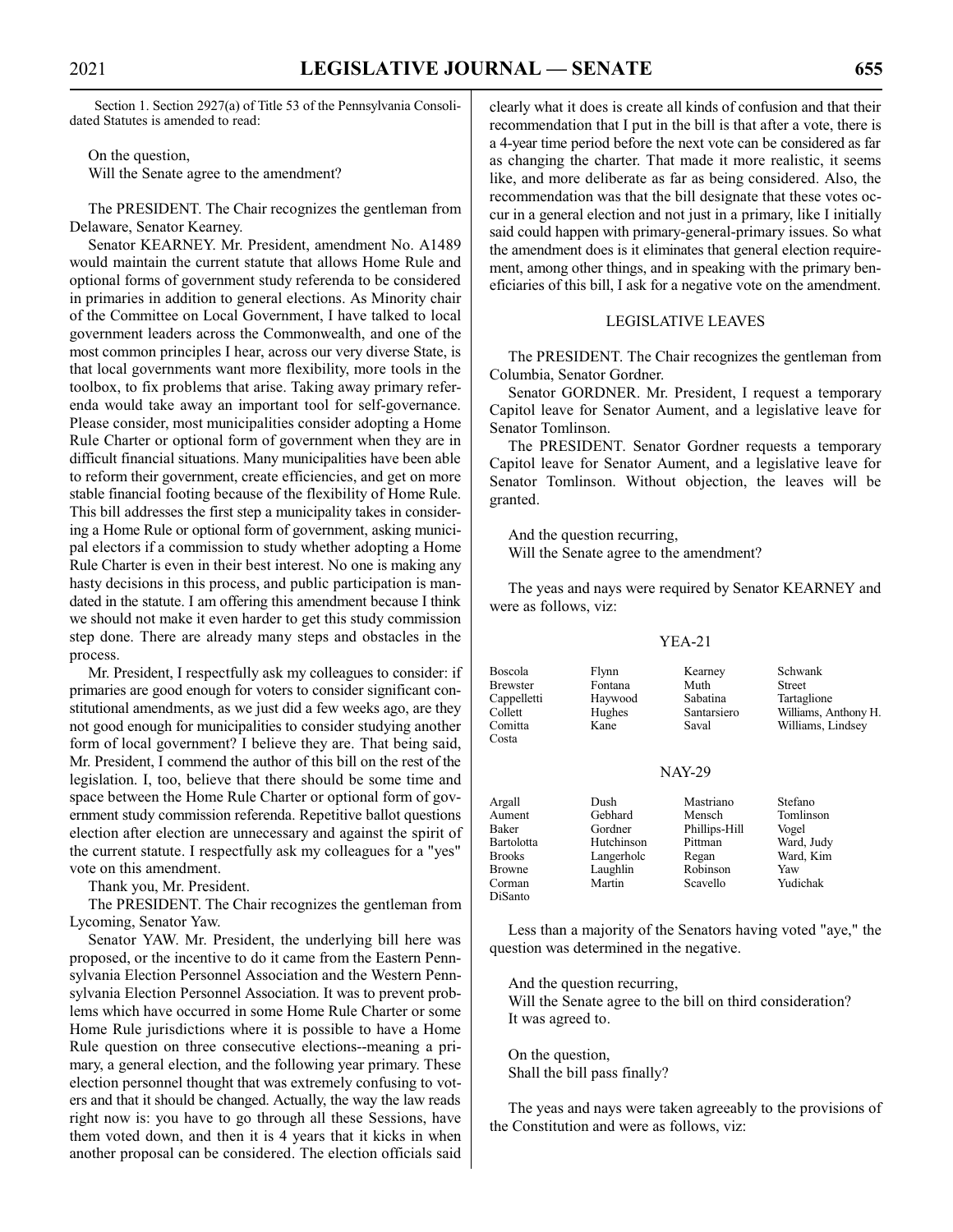#### YEA-34

| Argall          | Corman     | Martin        | Scavello   |
|-----------------|------------|---------------|------------|
| Aument          | DiSanto    | Mastriano     | Stefano    |
| <b>Baker</b>    | Dush       | Mensch        | Tomlinson  |
| Bartolotta      | Fontana    | Phillips-Hill | Vogel      |
| Boscola         | Gebhard    | Pittman       | Ward, Judy |
| <b>Brewster</b> | Hutchinson | Regan         | Ward, Kim  |
| <b>Brooks</b>   | Kane       | Robinson      | Yaw        |
| <b>Browne</b>   | Langerholc | Santarsiero   | Yudichak   |
| Collett         | Laughlin   |               |            |

#### NAY-16

| Cappelletti | Gordner | Muth     | Street               |
|-------------|---------|----------|----------------------|
| Comitta     | Haywood | Sabatina | Tartaglione          |
| Costa       | Hughes  | Saval    | Williams, Anthony H. |
| Flynn       | Kearney | Schwank  | Williams, Lindsey    |

A constitutional majority of all the Senators having voted "aye," the question was determined in the affirmative.

Ordered, That the Secretary of the Senate present said bill to the House of Representatives for concurrence.

# BILL LAID ON THE TABLE

**SB 561 (Pr. No. 593)** -- The Senate proceeded to consideration of the bill, entitled:

An Act authorizing the Department of General Services, with the approval of the Governor, to grant and convey certain lands, buildings and improvements situate in the City of Pittsburgh, Allegheny County, through a competitive solicitation for proposals process.

Upon motion of Senator GORDNER, and agreed to by voice vote, the bill was laid on the table.

#### **SB 561 TAKEN FROM THE TABLE**

Senator GORDNER. Mr. President, I move that Senate Bill No. 561, Printer's No. 593, be taken from the table and placed on the Calendar.

The motion was agreed to by voice vote.

The PRESIDENT. The bill will be placed on the Calendar.

#### BILLS OVER IN ORDER

**SB 563, SB 588** and **HB 649** -- Without objection, the bills were passed over in their order at the request of Senator **GORDNER** 

#### **SECOND CONSIDERATION CALENDAR**

# BILLS OVER IN ORDER

**SB 194, SB 242, SB 305, SB 312** and **SB 368** -- Without objection, the bills were passed over in their order at the request of Senator GORDNER.

# BILLS ON SECOND CONSIDERATION AND REREFERRED

**SB 397 (Pr. No. 870)** -- The Senate proceeded to consideration of the bill, entitled:

An Act amending the act of October 5, 1978 (P.L.1109, No.261), known as the Osteopathic Medical Practice Act, further providing for definitions, for State Board of Osteopathic Medicine, for practice of osteopathic medicine and surgery without license prohibited and for licenses, exemptions, nonresident practitioners, graduate students, biennial registration and continuing medical education; and abrogating regulations.

Considered the second time and agreed to,

Ordered, To be printed on the Calendar for third consideration.

Upon motion of Senator GORDNER, and agreed to by voice vote, the bill just considered was rereferred to the Committee on Appropriations.

**SB 398 (Pr. No. 871)** -- The Senate proceeded to consideration of the bill, entitled:

An Act amending the act of December 20, 1985 (P.L.457, No.112), known as the Medical Practice Act of 1985, further providing for definitions, for State Board of Medicine and for physician assistants; and abrogating regulations.

Considered the second time and agreed to,

Ordered, To be printed on the Calendar for third consideration.

Upon motion of Senator GORDNER, and agreed to by voice vote, the bill just considered was rereferred to the Committee on Appropriations.

#### BILL OVER IN ORDER AND LAID ON THE TABLE

**HB 416 (Pr. No. 1494)** – The Senate proceeded to consideration of the bill, entitled:

An Act amending the act of March 10, 1949 (P.L.30, No.14), known as the Public School Code of 1949, in school health services, providing for seizure recognition and related first aid training.

Without objection, the bill was passed over in its order at the request of Senator GORDNER.

Pursuant to Senate Rule 9, the bill was laid on the table.

# BILLS OVER IN ORDER

**SB 431, SB 435, SB 455, SB 463, SB 480, SB 519, SB 562, SB 578, SB 597** and **SB 617** -- Without objection, the bills were passed over in their order at the request of Senator GORDNER.

# BILLS ON SECOND CONSIDERATION AND REREFERRED

**SB 668 (Pr. No. 756)** -- The Senate proceeded to consideration of the bill, entitled:

An Act amending the act of August 26, 1971 (P.L.351, No.91), known as the State Lottery Law, in pharmaceutical assistance for the elderly, further providing for the Pharmaceutical Assistance Contract for the Elderly Needs Enhancement Tier, for powers of the department and for coordination of benefits.

Considered the second time and agreed to,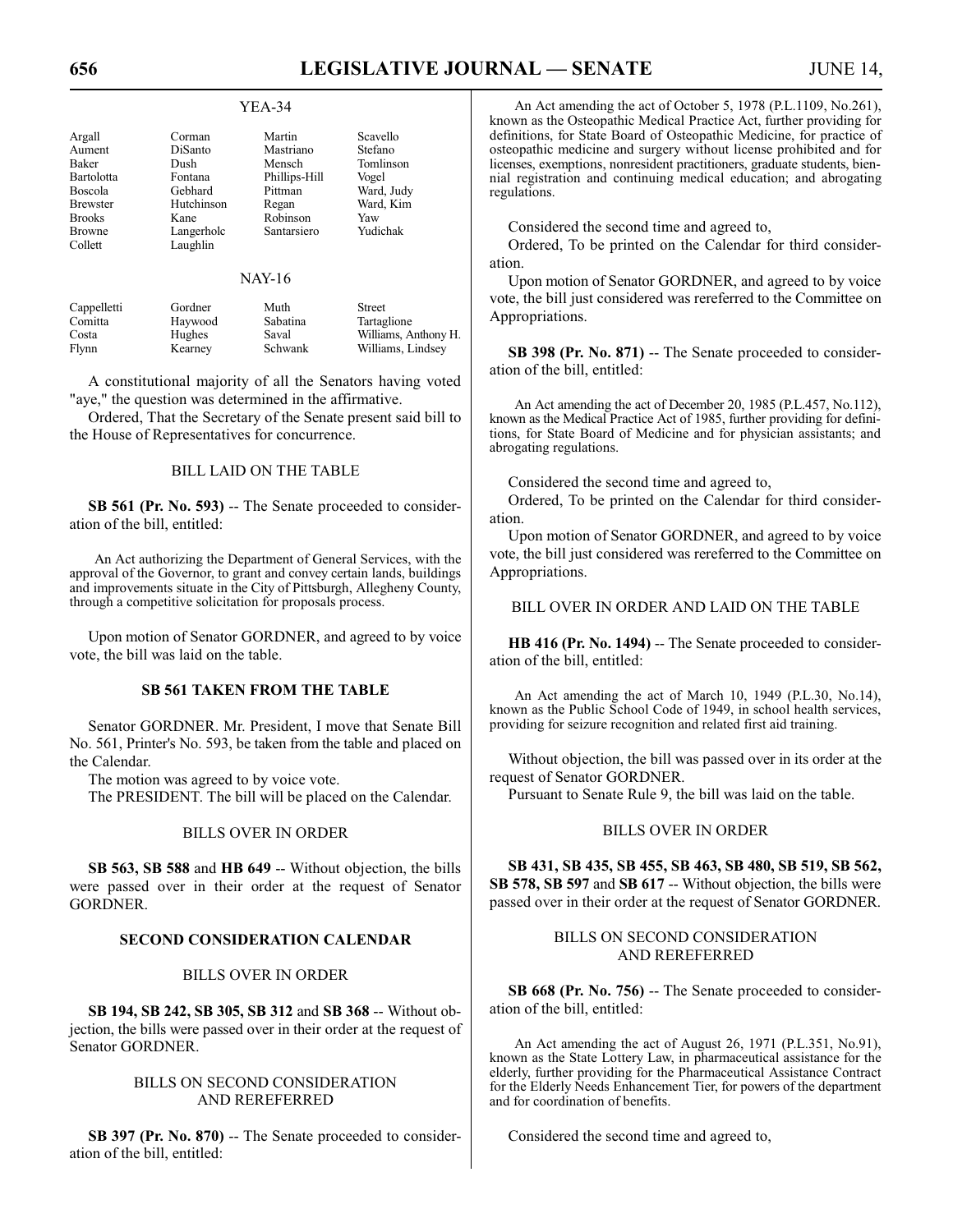Ordered, To be printed on the Calendar for third consideration.

Upon motion of Senator GORDNER, and agreed to by voice vote, the bill just considered was rereferred to the Committee on Appropriations.

**SB 673 (Pr. No. 742)** -- The Senate proceeded to consideration of the bill, entitled:

An Act amending the act of May 1, 1933 (P.L.103, No.69), known as The Second Class Township Code, in auditors and accountants, further providing for surcharge by auditors; and, in township manager, further providing for township manager and appointment, removal, powers and duties and compensation and bond.

Considered the second time and agreed to,

Ordered, To be printed on the Calendar for third consideration.

Upon motion of Senator GORDNER, and agreed to by voice vote, the bill just considered was rereferred to the Committee on Appropriations.

**SB 675 (Pr. No. 746)** -- The Senate proceeded to consideration of the bill, entitled:

An Act amending Title 11 (Cities) of the Pennsylvania Consolidated Statutes, in city administrator, further providing for appointment of city administrator, for employment agreement, for residency and elective city office and for powers and duties; and, in accounts and finances, further providing for powers and duties of chief fiscal officer.

Considered the second time and agreed to,

Ordered, To be printed on the Calendar for third consideration.

Upon motion of Senator GORDNER, and agreed to by voice vote, the bill just considered was rereferred to the Committee on Appropriations.

# BILLS OVER IN ORDER

**SB 689, SB 703, SB 704, SB 725, SB 733, SB 734, SB 737** and **HB 951** -- Without objection, the bills were passed over in their order at the request of Senator GORDNER.

# **BILLS REPORTED FROM COMMITTEE**

Senator BROWNE, from the Committee on Appropriations, reported the following bills:

#### **SB 119 (Pr. No. 125)** (Rereported)

An Act authorizing the Department of Environmental Protection to conduct a public comment process on and submit to the General Assembly a measure or action intended to abate, control or limit carbon dioxide emissions by imposing a revenue-generating tax or fee on carbon dioxide emissions.

#### **SB 241 (Pr. No. 200)** (Rereported)

An Act amending Title 30 (Fish) of the Pennsylvania Consolidated Statutes, in fishing licenses, further providing for exemptions from license requirements.

**SB 319 (Pr. No. 327)** (Rereported)

An Act amending the act of June 2, 1915 (P.L.736, No.338), known as the Workers' Compensation Act, in liability and compensation, further providing for compensable injuries, subrogation and proration.

#### **SB 324 (Pr. No. 850)** (Rereported)

An Act amending the act of March 10, 1949 (P.L.30, No.14), known as the Public School Code of 1949, in pupils and attendance, providing for assisting students experiencing education instability.

## **SB 439 (Pr. No. 457)** (Rereported)

An Act amending the act of April 8, 1982 (P.L.310, No.87), referred to as the Recorder of Deeds Fee Law, further providing for county demolition funds.

#### **SB 478 (Pr. No. 503)** (Rereported)

An Act amending the act of October 27, 1979 (P.L.241, No.78), entitled "An act authorizing political subdivisions, municipality authorities and transportation authorities to enter into contracts for the purchase of goods and the sale of real and personal property where no bids are received," further providing for title of the act; adding a short title; and providing for contracts for services.

#### **SB 503 (Pr. No. 527)** (Rereported)

An Act amending the act of June 28, 1935 (P.L.477, No.193), referred to as the Enforcement Officer Disability Benefits Law, further providing for disability benefits and for definitions.

#### **SB 533 (Pr. No. 511)** (Rereported)

An Act amending Title 35 (Health and Safety) of the Pennsylvania Consolidated Statutes, in Commonwealth services, prohibiting certain regulatory action during disaster emergencies.

#### **HB 664 (Pr. No. 1047)** (Rereported)

An Act amending Titles 53 (Municipalities Generally) and 68 (Real and Personal Property) of the Pennsylvania Consolidated Statutes, in preemptions, providing for businesses operated by minors; and, in general provisions relating to planned communities, providing for businesses operated by minors.

#### **HB 765 (Pr. No. 1420)** (Rereported)

An Act amending Title 75 (Vehicles) of the Pennsylvania Consolidated Statutes, in powers of department and local authorities, further providing for specific powers of department and local authorities.

# **SPECIAL ORDER OF BUSINESS SUPPLEMENTAL CALENDAR No. 1**

# BILLS ON THIRD CONSIDERATION AND FINAL PASSAGE

**SB 119 (Pr. No. 125)** -- The Senate proceeded to consideration of the bill, entitled:

An Act authorizing the Department of Environmental Protection to conduct a public comment process on and submit to the General Assembly a measure or action intended to abate, control or limit carbon diox-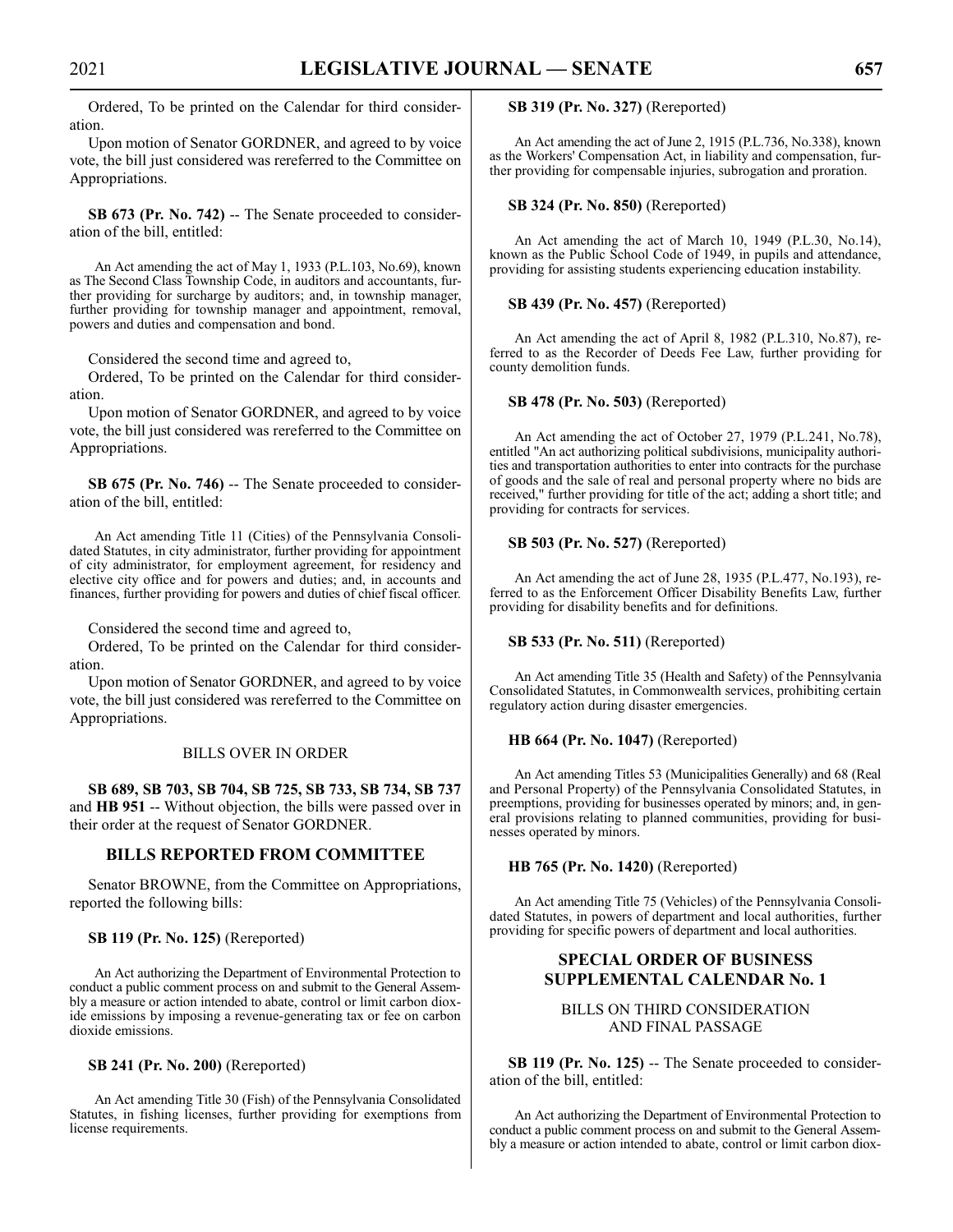ide emissions by imposing a revenue-generating tax or fee on carbon dioxide emissions.

Considered the third time and agreed to,

On the question, Shall the bill pass finally?

The PRESIDENT. The Chair recognizes the gentleman from Indiana, Senator Pittman.

Senator PITTMAN. Mr. President, a vote in favor of Senate Bill No. 119 is a vote for government that works, a vote for schools that teach, and a vote for jobs that pay. Twenty-one months ago, our Governor issued an executive order in an attempt to unilaterally join our Commonwealth into what is known as the Regional Greenhouse Gas Initiative, or RGGI. RGGI is a multi-State consortium that seeks to impose a tax on the emitting of carbon from power plants. This carbon tax, by the Governor's own admission, is nearly \$550 million. That is a bill that every consumer of electricity in this Commonwealth will pay. Mr. President, I cannot think of a more regressive tax than to tax the people of the Commonwealth in their use of electricity. What is more, Mr. President, the Governor is attempting to impose this tax unilaterally and therefore, I believe, ultimately, illegally. If Pennsylvania joins the RGGI scheme under this circumstance, we will be the only State in RGGI that joined without the consent of the General Assembly. Mr. President, what this legislation does is ensure that if we do join the RGGI scheme, that we, the General Assembly, will have a voice in this process, just like every other State that joined it. So, Mr. President, Senate Bill No. 119 is about openness, transparency, and giving a voice to this body in this process. Mr. President, that is what it means to have a government that works.

Let us talk about schools that teach, Mr. President. Every carbon-emitting power plant in this Commonwealth pays property taxes. In the case of the district that I represent, approximately \$5 million of property taxes are paid by carbon-emitting power plants. Under the RGGI scheme, those power plants run the risk of premature retirement and will cost the school districts that I represent millions of dollars in funding. Mr. President, the students I represent have just as much right to a full and equal education as every other student in this Commonwealth. Just because they come from a community that emits carbon for the purposes of producing electricity does not mean that they should be punished. Mr. President, this legislation ensures that the students I represent and the students who have a carbon-emitting power plant in their communities across this Commonwealth have a voice in this process.

Mr. President, let us talk about jobs that pay. This legislation is supported by the AFL-CIO, the Pennsylvania building trades, the electrical workers, the boilermakers, the laborers, the carpenters, the plumbers, the pipefitters, the steamfitters, the mine workers, and the list goes on and on. Why do they support this legislation? Because they recognize that this carbon tax is a direct threat to the livelihoods of the working families who they represent. Mr. President, this legislation also gives them a voice in this process. Now, as this debate continues, I know I will hear a few reasons as to why we should enter into this carbon tax compact; one is, well, you know, your power plants are going to close anyway. So if we enact this tax and they close early, that will be okay because we will have all this money to fix your communities. Do you realize what an insult that is to the people who work in our energy sector? That would be like me saying, well, you know, Governor Wolf, your term is going to expire in 18 months so maybe you should just quit now. We will reeducate you, we will retrain you, we will make sure that you hopefully have an opportunity to continue to feed your family. Sounds pretty ludicrous, does it not? Well, that is exactly what the people in our energy sector are being told by our very own government. Do not worry about it, if we put you out of work sooner than later, no big deal. You will get over it. That is not a message that our own government should be sending to the people who work to keep our lights on.

Mr. President, I will hear that we need to reduce carbon emissions, and that may well be true. But if you look at the facts and follow the science, what you will find is, by DEP's own admission, over 90 percent of the carbon emissions they claim will be reduced because of RGGI are made up in other parts of this country. Because, you see, Mr. President, we are part of a multi-State grid. We do not necessarily buy our power from Pennsylvania. We will buy it from West Virginia or Ohio. If you look right now, there is an 1800-megawatt natural gas plant being built right across the line in the State of Ohio, and it will not be subject to the carbon tax. Mr. President, ask the members of the building trades union what is going on in West Virginia and Ohio. They are building carbon-emitting power plants. They are repurposing carbon-emitting power plants because they know full well as we retire ours they will simply pick up the slack.

Mr. President, we have reduced emissions in this Commonwealth. We have reduced emissions in this nation. Do you know how we have done it? We have done it by bringing natural gas to the marketplace, by producing coal more cheaply now than ever, by putting emission controls on power plants, and by rebuilding waste coal power plants that clean up acid mine drainage and boney piles. Do you know who we have done it with? We have done it with our workforce, our labor force. So rather than putting an anvil over their heads that threatens their livelihoods, we should be holding them on a pedestal for the rest of the world to show them that we have the solution right here in our Commonwealth. If you want to fix the problem, go to China. That is where the problem is. But if you want to know where the solution is, look right here. Look at our working families. That, Mr. President, is where the solution is.

I will hear, too, that we are going to impose this carbon tax and we are going to generate hundreds of millions of dollars to fix communities. Do you know what is ironic about that? We only generate the revenue if we continue to emit carbon. If carbon is not emitted, we have no revenue. This makes no sense, Mr. President. It is why we must have an open and transparent process such as what is described in Senate Bill No. 119.

Finally, Mr. President, be careful of the promises you hear. When this regulation came out, the Governor's Office said, do not worry, we will protect waste coal plants. Well, guess what, you better look at the final regulation because it does not. The final regulation further exposes waste coal plants to carbon emission taxes, further risking their shutdown, and losing our opportunity to clean up streams, to get rid of boney piles, and to improve our overall environment. Mr. President, RGGI is a scam, and Senate Bill No. 119 is how we expose this scam. It is time to expose the scam. It is time to support government that works,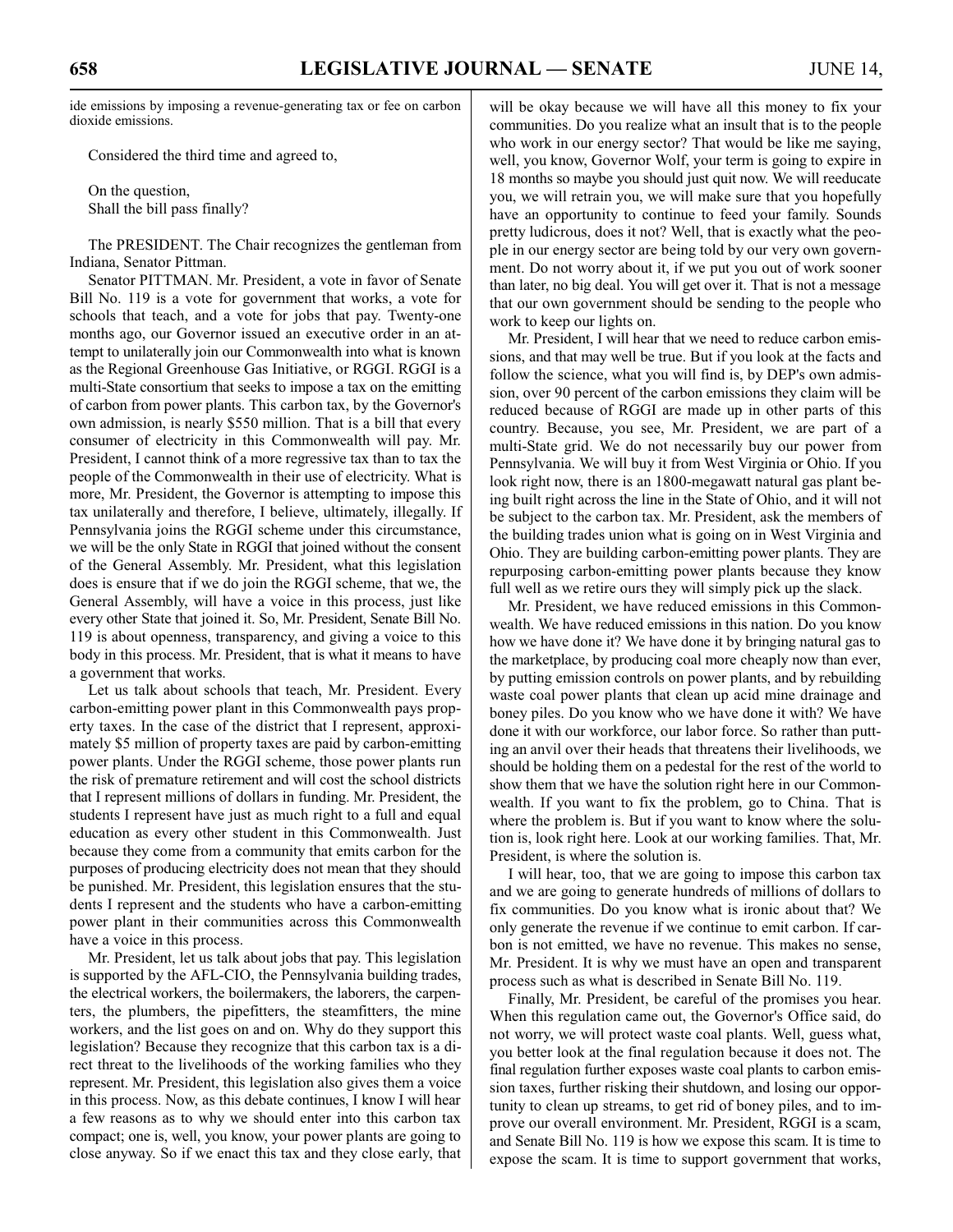2021 **LEGISLATIVE JOURNAL — SENATE 659**

schools that teach, and jobs that pay. It is time to support Senate Bill No. 119.

Thank you, Mr. President.

The PRESIDENT. The Chair recognizes the gentlewoman from Chester, Senator Comitta.

Senator COMITTA. Mr. President, I rise in opposition to Senate Bill No. 119. I will be voting "no" because of the inevitability of climate change and the urgent need for us to act now to respond to it. We are living through a climate crisis. It is happening before our very eyes. To continue to deny it is to deny the very factors that threaten our health, our economy, our infrastructure, and nearly every facet of our daily lives. Temperatures are rising, our communities are being impacted by severe weather and flooding, and air pollution is threatening the health of people with respiratory issues like asthma. Meanwhile, major corporations and business groups are embracing the shift to clean energy to boost their bottom lines and practice responsible corporate citizenship. Coal-fired power plants are already closing due to market factors completely unrelated to RGGI. Instead of trying to deny the realities and dangers of the climate crisis, my colleagues and I have been working for months and years to address it, and RGGI is one of the best tools to do so. This morning we introduced the Regional Greenhouse Gas Initiative (RGGI) Investments Act, legislation that reflects the administration's proposed RGGI funding program. This legislation, Senate Bill No. 15 in the Senate and House Bill No. 1565 introduced by Representative Herrin in the House, makes targeted investments to support environmental justice communities, workers affected by energy transition, and Pennsylvania's growing clean energy commercial and industrial sectors. The bill is the product of extensive meetings with key stakeholders across the Commonwealth, including environmental advocacy, environmental justice, renewable energy, labor groups, and impacted communities. It is the key piece of the puzzle in ensuring that the hundreds of millions of dollars in proceeds that will be raised annually through RGGI are invested in assisting workers and transitioning to clean energy jobs, promoting clean energy and energy efficiency programs, cutting greenhouse gas emissions, and supporting the health and well-being of Pennsylvanians and families in environmental justice communities. With the final rulemaking expected to go before the Environmental Quality Board this summer, we are moving to join RGGI in Pennsylvania. I respectfully invite my colleagues to move forward with us in supporting RGGI and Senate Bill No. 15, the RGGI Investments Act. Regardless of our political differences, I think we can all agree that we are living through an era of rapid and unprecedented change. The climate crisis is happening whether or not we respond to it. A shift to clean energy is happening with or without the Commonwealth on board. I believe we have a duty, indeed, a responsibility to act now. If we do not, Pennsylvania businesses, workers, families, and our children and grandchildren risk being left behind.

Fifty years ago we made a promise. Fifty years ago Pennsylvania voters, Republicans and Democrats, overwhelmingly ratified Article I, Section 27 of our State Constitution known as the Environmental Rights Amendment. It reads:

The people have a right to clean air, pure water, and to the preservation of the natural, scenic, historic and aesthetic values of the environment. Pennsylvania's public natural resources are the common property of all the people, including generations yet to come. As trustee of these resources, the Commonwealth shall conserve and maintain them for the benefit of all the people.

So today we have a choice to take a step forward to keep that promise to all the people of Pennsylvania, or to deny what is happening around us and potentially, seriously jeopardize the future of generations to come. I believe the choice is clear. I ask you to join me in voting "no."

Thank you, Mr. President.

The PRESIDENT. The Chair recognizes the gentleman from Lycoming, Senator Yaw.

Senator YAW. Mr. President, I rise in support of Senate Bill No. 119. I think that the RGGI program as proposed, at best, I would consider it to be a superficial program as it is proposed without any consideration of the real impact. What it does is it targets one small part of an emissions problem, or emissions here in Pennsylvania. Our emissions in Pennsylvania have a better record as far as reduction than all the RGGI States that we are being proposed to join. Pennsylvania benefits from low-cost energy. We are an energy exporter; we are an energy generator. If you add whatever number it is that RGGI is supposed to generate so that we can put it in other programs, the last number we have heard was \$600 million. Who is going to pay that? Obviously, the energy generators in Pennsylvania are going to pay it, which makes a big difference in the price that we can produce our energy for, and it also then obviously affects the industries that use that energy. If we cannot keep those industries here in Pennsylvania and the production that they contribute, where are they going to go? They are going to go where the energy is the cheapest. So they are either going to go to another State or they are going to go to a foreign country. For those of you who listened to the presentation by Dr. Scott Tinker that the Committee on Environmental Resources and Energy did about 2 months ago, his assessment is: you need energy to produce an economy; and once you have an economy, then you can worry about the environment. We need low-cost energy to produce a viable economy here; and his comment was, in the next 30 to 50 years, the growth areas in the world are going to be Africa, India, and China. What is the major source of energy in those areas of the world? It is coal. So what we are going to do is, we are going to--for eloquently stated about the cost of jobs here in Pennsylvania, what it is going to do to the unions and everyone else, and I am looking at the manufacturing, the actual cost--so we are going to take those businesses, close them in Pennsylvania because we cannot produce the energy, and we are going to send those jobs to foreign countries where we have no control whatsoever over the pollution requirements that are in place in those countries. So, in effect, what we are going to do is we are going to send those jobs that the energy production that would have occurred here in Pennsylvania under really strict controls, and we are going to send them to a foreign country where there are very few controls. So, in my opinion, if you look at RGGI the way it is proposed right now, it is going to increase pollution. If we are worried about the global impact, then that is what we need to do. We need to take a look at the big picture as to what is going on. By taking jobs from Pennsylvania, sending them to unknown places that have very little pollution controls or environmental controls, we are, in fact, increasing pollution.

One other prospect that I look at with RGGI, too, is the way it is organized: there are allowances. That is where the money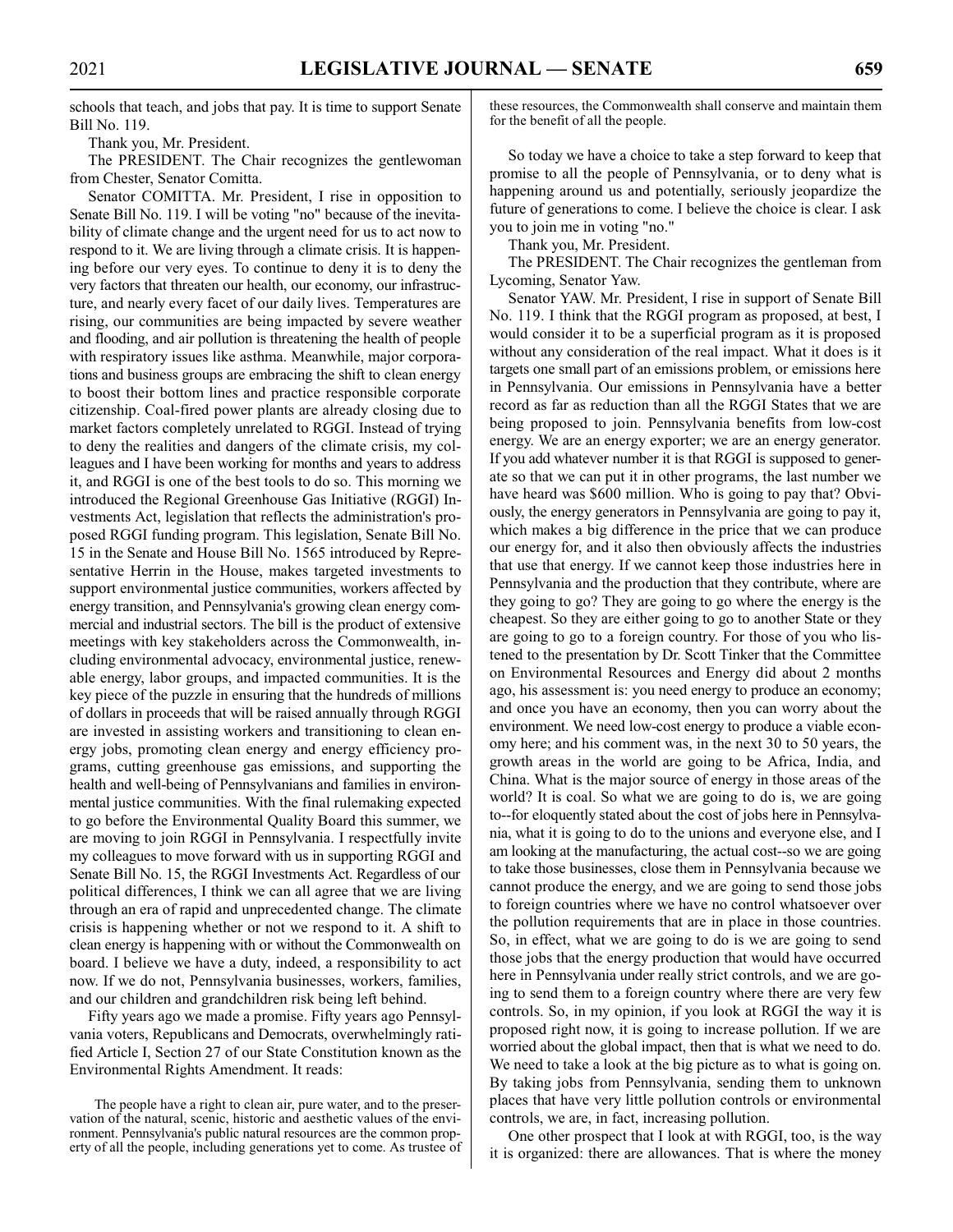comes from, the sale of allowances. We are looking at this, and I read an article recently that really misstated that Pennsylvania determines what the allowances are. That is not exactly true. The allowances are determined by the RGGI group. So, once again, we are going to get involved in an organization, or whatever it is going to be called, with a group of people or group of States that really do not want Pennsylvania energy, they do not want us to build pipelines, they do not want to use our gas, but yet they are going to have a say in what our allowances are and actually how our energy is produced here in Pennsylvania. So I agree with the prime sponsor of this bill. We need this bill to get the legislature involved and look at the big picture as to exactly what is happening with Pennsylvania and Pennsylvania energy production.

Thank you, Mr. President.

The PRESIDENT. The Chair recognizes the gentleman from Delaware, Senator Kearney.

Senator KEARNEY. Mr. President, I rise today in opposition to Senate Bill No. 119. Plain and simple, Senate Bill No. 119 is a climate denial bill and it takes Pennsylvania dangerously backwards on both the environmental and the jobs roads. We have been working on a process for 2 long, exhaustive years to enter into the Regional Greenhouse Gas Initiative. We have had extensive public comments and numerous votes to move forward from our initial bipartisan advisory commissions. There is wide support from various organizations and constituents throughout the Commonwealth. I personally have gotten hundreds of emails and calls in support of RGGI and asking me for a "no" vote on this bill. Rather than work to move the Commonwealth forward to create new jobs and support growing industries, my colleagues across the aisle have decided to support an industry that the marketplace is already doing away with. An industry that pollutes the air we breathe and the water we drink. Right now we have an opportunity to make an investment in our Commonwealth and fulfill our constitutional obligation to provide our residents with the right to clean air, pure water, and to the preservation of the natural, scenic, historic, and aesthetic value of the environment. RGGI will allow us to create new jobs and assist individuals whose jobs are displaced by funding workforce development, providing additional unemployment compensation, and supplementing tax revenue for local school districts impacted by fossil fuel plant closures. Senate Bill No. 119 is based on a false claim that RGGI will cost the Commonwealth jobs. Instead, RGGI supports the transition to a cleaner energy, both through market forces and through investments in clean energy and environmental projects. RGGI participation will add nearly \$2 billion to the gross State product and a net increase of nearly 30,000 jobs right here in Pennsylvania.

Another one of my colleague's talking points is that RGGI will increase electricity rates for individuals. Again, this is simply wrong. In PGM's most recent capacity auction, consumers saved over \$4 billion in electricity rates. Plus, we can and should invest proceeds, increasing our energy efficiency, which will benefit all ratepayers and provide supplemental assistance to our residents with the most need. I cannot sit idly by while others seek to end the process that has gotten more consideration than even many of the bills we are voting on today, that has gotten more public input than any of the bills we are voting on today, and that has more support than any of the bills we are voting on today. For these reasons, I ask my colleagues not to put a premature stop to this process and urge a "no" vote on Senate Bill No. 119.

Thank you, Mr. President.

The PRESIDENT. The Chair recognizes the gentleman from Philadelphia, Senator Saval.

Senator SAVAL. Mr. President, I rise, once again, in opposition to Senate Bill No. 119 offered by my colleague and friend from Indiana County. Senate Bill No. 119, as we discussed, overturns a process; but given the tenor of the comments today, we might be forgiven for thinking that it does much more than that as well. First, I want to dispute the notion that this is a carbon tax. This may seem like a semantic question, but it is a misstatement. A tax is a percentage that is unchanging that is delivered by the legislature. This is a price on carbon, a market base model, in which the price of carbon changes based on that market. The point of that is that the price of that carbon is actually quite high right now, and we expect that, under the current price, the proceeds would deliver upwards of \$600 million to our State. So I just want to remark on the amount of effort that has been put into a process that will frustrate and precede a process to deliver \$600 million to our State; and I want to highlight the fact that my colleague, Senator Comitta, has proposed a framework for investing those proceeds that will deliver jobs, proceeds to environmental justice communities, and more. I can see that it does not directly intervene in that process or prevent it entirely from happening. We still could enter this inter-State compact, but observers of this assembly would be forgiven for suspecting that this body, which has, of late, resisted even the paltriest gestures and making investments in clean energy, they might be likely to suspect that this same assembly would be likely to resist even this attempt to limit our greenhouse gas emissions, deliver proceeds, and create jobs in our already growing clean energy sector.

Finally, I must put this effort in context. Pennsylvania contributes fully 1 percent of global greenhouse gas emissions. One percent. The outsized contribution of our Commonwealth to conditions that are harming future generations, our ability to conduct agriculture, our ability to stay stably housed, and our ability to maintain our water and food supplies is in no way proportional to our population. As many of you saw, my two children were in the gallery today. One is 2 1/2 years old and the other is only 2 months old. This entire effort does nothing to address the fact that they will face a future in which floods, hurricanes, droughts, rising sea levels, and other disasters overwhelm them and our planet. Thirty years from now, absent any efforts of mitigation--in which they will be in their 30s, slightly younger than me--they will face a state in which average temperatures rise by 6 degrees, an unprecedented number. Absent any efforts at mitigation, they will face a future that is catastrophic at best. They face, just as your children face, the results of your actions today. Whether or not you have children, I ask those of you who plan to support this bill, you have future generations to whom you bear responsibility. Generations who may indeed ask you, while you are still alive, why you took the actions that you did. It would not be out of the question for future generations who see you actively frustrating even modest efforts to reduce our State's enormous contribution to global greenhouse gas emissions, actively frustrating to sustain the most vulnerable members of our Commonwealth, it would not be out of line for them to feel that you held their future in contempt. I ask for a negative vote.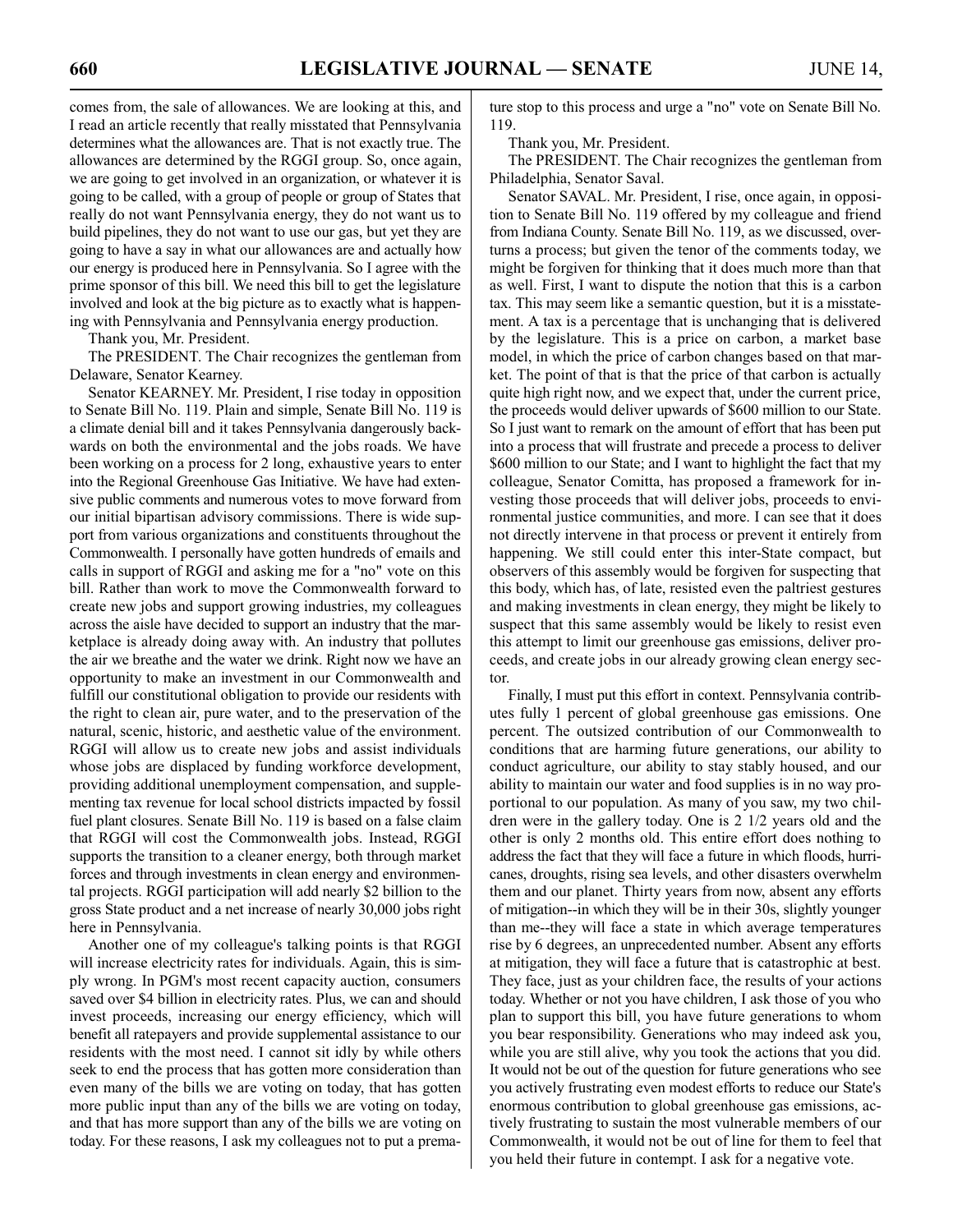The PRESIDENT. The Chair recognizes the gentlewoman from Allegheny, Senator Lindsey Williams.

Senator L. WILLIAMS. Mr. President, I support the premise of RGGI, which is to reduce our carbon footprint. Climate change is real, it is a result of human activity, and it is a serious threat to the future of our planet. One of the things that makes the vote on Senate Bill No. 119 difficult is that my Senate district includes the Cheswick power plant, a coal-fired power plant that directly employs approximately 60 workers during normal operations and hundreds more during a maintenance outage. Many of those workers live in my district. I have talked to them. They have shown me around the plant. The Cheswick power plant also supports a large number of jobs within the community indirectly from suppliers to restaurants in the neighborhood. While it is debated whether RGGI will be what closes coal-fired power plants, the risk right now, especially in a still-recovering economy, is too high for me to gamble on the livelihoods of the workers and families who I have met and know at the Cheswick power plant. That risk is the same for other coal-fired plants around the Commonwealth.

However, we need to stop politicizing these workers' lives and develop a plan to help them if their plant does indeed close. I will vote "yes" on Senate Bill No. 119 to protect those workers, but we need to do much more to address climate change in Pennsylvania. We do not have to choose between good jobs and a clean environment.

Thank you, Mr. President.

The PRESIDENT. The Chair recognizes the gentlewoman from Montgomery, Senator Cappelletti.

Senator CAPPELLETTI. Mr. President, today I rise in opposition of Senate Bill No. 119. The bill is a transparent effort to undermine a popular proposal supported by the majority of Pennsylvanians. According to a Yale study, the Regional Greenhouse Gas Initiative, also known as RGGI, a bill to regulate carbon emissions, is supported by 75 percent of Pennsylvanians and 70 percent in every county of Pennsylvania, at least. Rather than respecting public opinion or being swayed by science that spells out the gravity of climate change, my colleagues on the other side of the aisle have chosen to pursue a blatant attempt to overturn a transparent, public, and fair regulatory process and hold us back from addressing the existential threat of climate change.

Opponents of Pennsylvania joining RGGI are attempting to argue that the Governor, the Environmental Quality Board, and the Department of Environmental Protection do not have the authority to implement RGGI or any other cap-and-investment program. Having lost this argument, opponents of RGGI have introduced bills to strip the administration of the ability to act swiftly and decisively to address the threat posed by human contributions to global warming. This bill is a thinly veiled attempt to seize authority from the administration so the legislature may continue to do nothing to regulate the continued release of dangerous levels of carbon dioxide into the atmosphere.

Preventing Pennsylvania from joining RGGI will set back our efforts to address climate change by years while doing nothing to provide for long-term or short-term benefits to the citizens of our Commonwealth. Additionally, there has been a deliberate misinformation campaign against joining RGGI by actors who deny or refuse the reality that is climate change. This willful ignorance and spread of misinformation and disinformation serves no good purpose. Rather, the narrative sustains and protects the coal, oil, and gas industries from accountability. Senate Bill No. 119 is part of the broader conservative agenda to keep the fossil fuel industry around for longer than it should be. We need to act now and transition our energy consumption to something that will last in the long-term. Coal, oil, and gas are finite resources. They will end one way or another. The most recent climate impact assessment report says Pennsylvania will become 5.9 degrees warmer by mid-century if we do not start mitigating greenhouse gases now. The best thing we can do is to prepare for a greener, cleaner energy infrastructure that will last. We need to act in a way that brings communities and industries to the table to ensure that they have the driving voice in how their communities change instead of sitting back and waiting until the jobs are gone and people are struggling, because our communities will lose their jobs. Political games, like the one being played with Senate Bill No. 119, will destroy our environment and our futures and, at its core, it will hurt the integrity of the Pennsylvania democratic process. Senate Bill No. 119 would alter regulatory authority in an undemocratic and harmful way rather than acknowledging that this power is already in the hands of one of our most democratically elected officials, the Governor, elected by all voting Pennsylvanians. This bill intends to move the regulatory authority to the legislature where one single Senator--who represents roughly 250,000 Pennsylvanians--could derail our entire State's efforts to address the climate crisis if they happen to chair the committee to which the authorizing legislation is referred. Moving in this direction will hurt us in the long term and lock us out of progress our neighboring States are already making towards addressing climate change.

I support Pennsylvania joining RGGI. My constituents support joining RGGI as a first step toward a greener and more sustainable future. I will continue to support RGGI and moving our Commonwealth to that greener, more sustainable future and to oppose Senate Bill No. 119 and any other attempts that hurt our environment and undermine our democracy. I believe that all of my colleagues, no matter their party affiliation, should do the same because that is what is right for Pennsylvanians, and it is what Pennsylvanians have said is right for them.

Thank you, Mr. President.

The PRESIDENT. The Chair recognizes the gentleman from Jefferson, Senator Dush.

Senator DUSH. Mr. President, there is nothing democratic about the RGGI initiative as set up by Governor Wolf. This is a unilateral decision, it is not democratic. In fact, it is not a republican-formed measure under the republic form of government guaranteed by the Constitution. In fact, predating our Constitution, going back to John Locke in his *Second Treatise*, Section 141, "Fourthly, The legislative cannot transfer the power of making laws to any other hands: for it being but a delegated power from the people, they who have it cannot pass it over to others." Mr. President, the authority to create anything that is a form of force that impacts the constituents of the Commonwealth of Pennsylvania must be enacted by the legislature. In fact, in the most often-cited book by the Supreme Court of the Commonwealth of Pennsylvania, *Commentaries on the Constitution of Pennsylvania*, by Thomas Raeburn White, it is important that the very outset of the discussion of a Constitution of a State, that consideration be given to the relative powers possessed by the State. When the Declaration of Independence severed the bonds that joined the American Colonies to the government of Great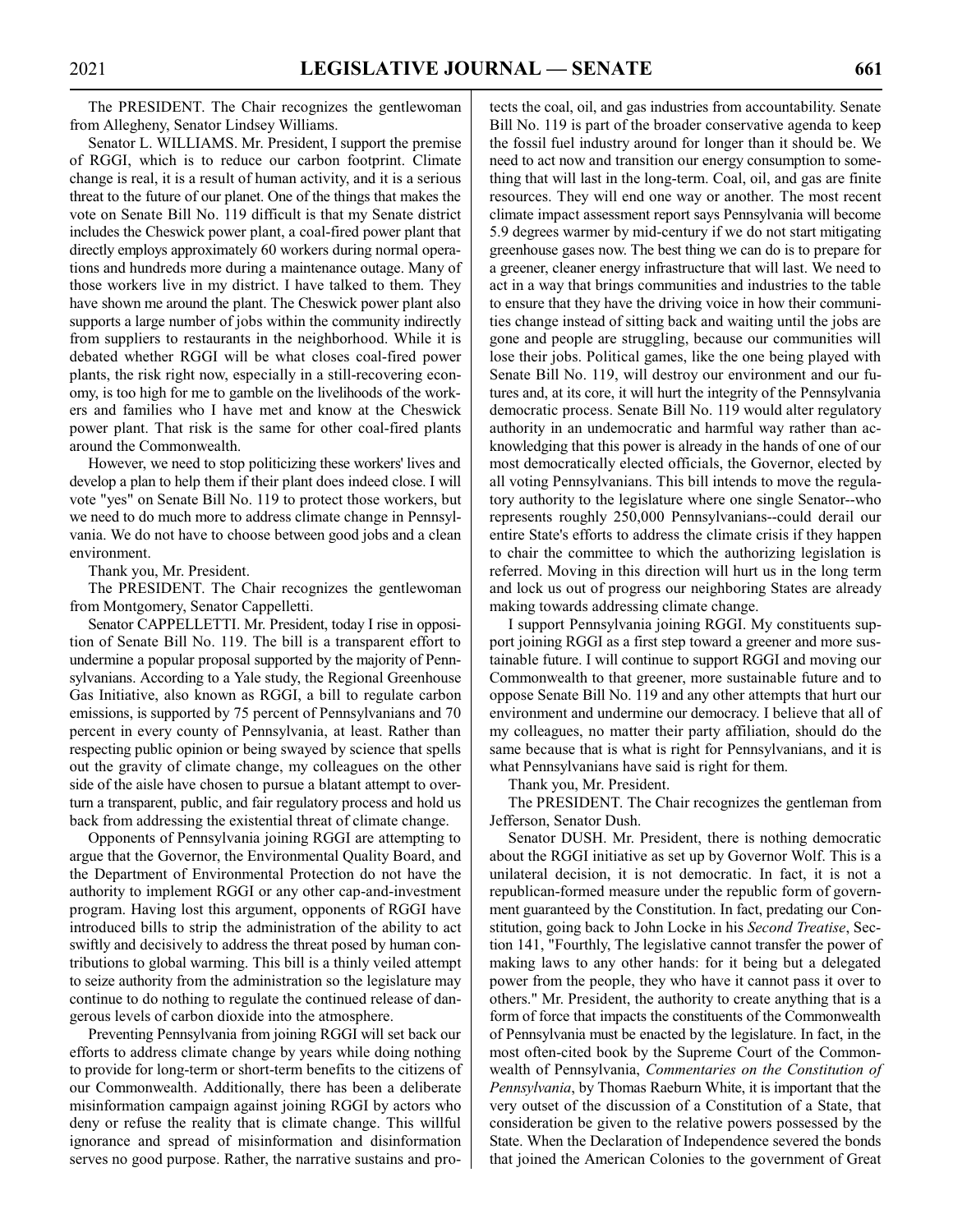Britain, the sovereignty formally exercised by the king and parliament descended upon the American people. Again, I will take a break here and say this: the Governor is not a king. He does not have sovereignty. I continue: as the ordinary governmental functions could not be exercised by the people, acting in their own authority, acting directly, it became necessary for them to establish governments to which they could delegate certain of their powers. Such governments were speedily created in the various States by means of written Constitutions enacted by the people through the conventions or otherwise. The people of the Commonwealth of Pennsylvania have only ever delegated the authority to write law--the things which as Frédéric Bastiat, in his book, *The Law*, and again in *The State*, and has been recognized by John Locke and others, James Madison as part of our Founders--the force of law can only be prescribed through the legislative process. So when you are enacting a piece of legislation that has an impact on the people, either forcing them to do something or not to do something, and that includes the providers of our electricity, one has to go to the legislature to make that happen.

Pennsylvania is involved in 31 different compacts with various States. Among them the Susquehanna River Basin Commission, the Delaware River Basin Commission, the Delaware Estuary, the Great Lakes, the Lake Erie, the Potomac River Basin, Ohio River, Chesapeake Bay, Saint Lawrence River, they are all environmental compacts. Every one of these things has been set up by the legislature. Mr. President, this goes way beyond the authority delegated to the Governor by the people. The first question that must be asked whenever a governmental body takes action is whether or not it has the authority. The authority is derived from the people. If one takes an action that is outside the authority, it is called an *ultra vires* act, beyond the powers. Governor Wolf's actions in setting up a compact that imposes taxes on the people of the Commonwealth of Pennsylvania, costs the people of the Commonwealth of Pennsylvania money, their jobs, their livelihoods; he has no authority. The authority has to come from the people. If he can show me anywhere in the Constitution of the Commonwealth of Pennsylvania where he has been given the authority to write law or to enter into compacts, I will be happy to yield, but that day will never come because the people of the Commonwealth of Pennsylvania, since 1791, have never delegated such authority to the Governor.

Thank you, Mr. President.

The PRESIDENT. The Chair recognizes the gentlewoman from Montgomery, Senator Muth.

Senator MUTH. Mr. President, part of our jobs as public servants is to make sure that we get the record straight, to get the facts straight, to get the information out. We may have varying opinions on issues, we may not agree on everything, but what we are discussing today is a really complicated issue for one reason: workers are being exploited at the expense of this bill because there is no plan for Pennsylvania to move forward. Unfortunately, in the Minority, any plan that we have has little chance to advance because of the rules of the Senate and beyond, and RGGI is another unique example where this may divide some of our own Members. It is not because ideologically we do not agree that we all believe in climate change and want to combat the climate crisis, it is because people who have these coal-powered power plants in their districts do not have an alternative for their constituents because some of them have already been hung out to dry. Some of these entities have already packed up shop, got out of Dodge, left their mess behind, left their workers with no retirement security, no financial security whatsoever. That has already happened in Pennsylvania. It happened with the timber industry, it happened early on with the coal industry when we were a major coal extractor. It is happening now with the gas and oil industry. These are all things that are happening. Pennsylvania has a legacy of a boom and bust, leave the people behind with the mess.

Here we are in the middle of the entire world trying to combat climate change as one of the top carbon emitters in the whole nation, and we cannot take a simple step forward to say there needs to be regulations in place to do our part. We have really great, smart plans in place. We have other States to look to, to do this, to push Pennsylvania forward, to make it have a foundation that is sustainable, not based on corporate bottom lines. Unfortunately, that is not the case. The cherry-picking of what we agree with Governor Wolf on, it is really starting to get on my nerves. I am not in agreeance with Governor Wolf all of the time either, but I will say that any effort to stop the climate crisis, to combat the harms to public health, our environment, and set up workers for no more compromise, put food on the table, but go to work and be unsafe and get sick; it is not an either/or. Saying that this bill is a solution is wrong. It is not a solution. It stops our progress, it continues to make Pennsylvania one of the major polluters, and Pennsylvanians want to combat climate crisis. They are worried about it. Every single district--all counties have constituencies--the majority of Pennsylvanians believe that our priorities should be around combating the climate crisis. We can multi-task. That is doable. We can combat the climate crisis and we can put Pennsylvania on a path forward to clean jobs. It does not have to be an either/or. I do not want to take anybody's food off the table. Nobody here wants to do that, I assume. But I am also not into giving corporations big handouts and leaving Pennsylvanians behind with the mess. So until there is a proposal to move us forward, this tiny baby step of RGGI--this is low-hanging fruit in the battle for climate crisis. We cannot even agree on that?

Whether it is anyone's disgruntlement with the Governor and his authority, the DEP does have the authority to implement regulations regarding the environment and how they should protect it. Do I think the DEP always does a great job of that? No. But this was one effort to try, and the process was simple. There were over 15,000 public comments submitted throughout this process. Pennsylvanians want this. There are State legislators who sit in on part of the whole IRRC process through the environmental hearing board. Everyone had that opportunity to put in their input. We all could have sat at the table and had legislation to do this but we could not. So when you lead, sometimes not everyone is going to like you. So thank you, Governor Wolf, for leading in this moment, driving us forward to put one protection in place to try to get Pennsylvania out of the hole it has been in, the extraction industry, leaving us all behind, leaving our neighbors in our communities sick, leaving farmers to clean up the mess from acid mine drainage and coal runoff. All of this could be changed.

We have the opportunity of a lifetime right now with the amount of Federal dollars coming to the State to put forth a platform that makes Pennsylvania sustainable. That no longer is the either/or of either food on the table or we are packing up and getting out of Dodge, leaving you in the dust. It does not have to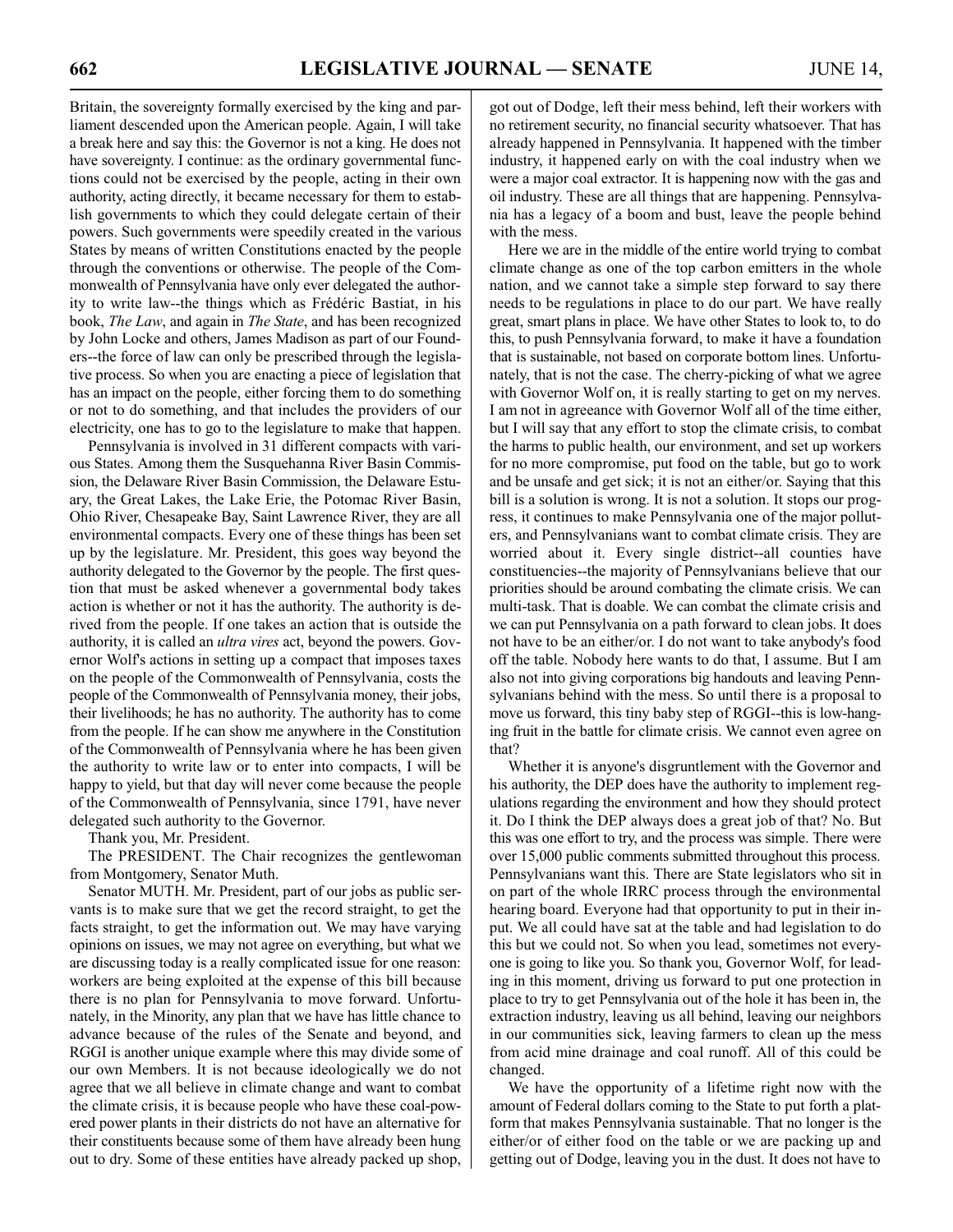be that way. Sadly, many Pennsylvanians really panic when they hear this because they have never known or been given a chance for anything better, ever. They are worth so much more than just a job. You should be able to go to work, provide for your family, thrive, and not have to sacrifice the health and well-being of you or the environment. These are not either/ors. Other parts of the world and this nation have figured this out. Pennsylvania is behind. We are behind schedule. So when you are behind schedule you multi-task. You work together. You do more than one thing at a time, urgently with facts and data and input from other people and entities that have succeeded. Not once have I heard anyone on the other side of the Chamber say, hey, what about the plan for Reimagine Appalachia that includes our neighboring States that are fighting the same extraction problem? Not once have I seen this plan to push us forward into a sustainable economy so hard-working Pennsylvanians have financial security. Instead, we are focused on this one thing, trying to make sure that there is one less thing that the State can put into a regulation and we are here talking about RGGI, again.

So I encourage everybody, instead of getting caught up on this one piece of this process, to come together and have these conversations and have a plan for it. This is not partisan. Floods, climate change, and extreme heat and weather impact wherever it feels like. Mother Nature does not pick which Senate district it happens in, and every single one of our constituents suffer from the way that Pennsylvania has been left behind by legacy pollution. Some of these corporate entities receive EITC tax credits to look like they really care about education but then go and plow a pipeline or a gas well right through communities contaminating water supplies. I have never heard anybody say a word about that. All of our uncapped wells that are abandoned, all the methane leaking out of them. You have the authority to pass all of these bills that could totally take care of this and yet nothing, and we are here talking about Senate Bill No. 119. So after this, you pass your bill, great. There is so much more work to do. Run the bills. Run the bills that clean up water, run the bills that plan jobs. Work with us to have a plan, not against us. If you are here to really serve the public, you are here to work together. If you are not, then you are not helping the people who are desperately relying on you.

When we talk about RGGI, it is essential for our Commonwealth to participate in order to meet our greenhouse gas reduction goals. If not, we are still one of the biggest polluters in the nation. It is not a ribbon I want to wear. When we talk about people having to vote for this because there is no alternative, I hope--because this bill does not have a bit of language in it that guarantees any worker in a coal plant financial security should that entity decide to close up shop because the market is going down, even without RGGI being in place--I hope, maybe on the Calendar tomorrow, we will see a bill that protects those workers and their pensions and retrains them to do the remediation after a plant closes, just like they did in New York. I do not see that amended into this bill. So you cannot say you are here to protect workers when you have not done anything to actually protect the workers in the language of the bill. Let us hope that is on the Calendar. You could do that. New York did it. I am sure we can get information from them on how to do the same collective bargaining agreement securing those workers' financial security, because that is not secure right now, Senate Bill No. 119 does not do that.

I encourage a "no" vote, and I encourage everybody to come back to the table, work together, and stop politicizing these workers who need us to put them in a position of security.

Thank you, Mr. President.

The PRESIDENT. The Chair recognizes the gentlewoman from Washington, Senator Bartolotta.

Senator BARTOLOTTA. Mr. President, I only have just a few things to say. As the chair of the Committee on Labor and Industry for the Senate of Pennsylvania, I feel it is my responsibility to speak up for all of these incredibly hardworking individuals who find a home in Pennsylvania and have lived, worked, and raised families right here with really good family-sustaining jobs, union jobs, trade union jobs. I just want to stress, again, the importance of opposition to RGGI and the organized labor opposed to RGGI, and I will name a few of them: Pennsylvania AFL-CIO; Pennsylvania Building and Construction Trades Council; a joint letter from International Brotherhood of Electrical Workers, International Brotherhood of Boilermakers, and the United Mine Workers; the Pittsburgh Regional Building Trades Council; the Philadelphia Building and Construction Trades Council; the Laborers' District Council of Western Pennsylvania; the International Brotherhood of Boilermakers Local 154; the International Union of Operating Engineers; the Northeast Pennsylvania Building and Construction Trades Council; and the International Brotherhood of Boilermakers Local 13.

What I want to say, too, is that I am a private pilot. I know which way the weather goes. We rely on that. I live in the southwesternmost corner of Pennsylvania, in the arms of West Virginia. If RGGI continues, my district is the one whose air quality will suffer, because the wind blows from west to east. The coal-fired power plants in West Virginia and in Ohio are absolutely--they are doing the wave right now--hoping and praying to God that we have RGGI initiated right here in Pennsylvania because that is where all of our jobs are going, that is where all the energy is being produced. You know what? My southwestern corner of Pennsylvania is going to suffer the consequences of that. But right here in Pennsylvania, with our natural gas and our ability to generate some of the cleanest energy in America and export about 20 percent of that energy to fuel Pennsylvania--we are coming out of a pandemic where so many of our manufacturers and our industry have fled. They have left Pennsylvania for other States. Let us not do this to what is left, all right?

I would like for my little corner of the world to have the clean air that we enjoy right now because of the gas industry. We go into RGGI, my little corner of Pennsylvania, the cornerstone to the Keystone State, is going to suffer the expanded energy production of West Virginia and Ohio. So let us actually consider science. Let us follow the science about how the wind blows, about what happens when you stop producing cleaner energy in Pennsylvania and have it produced elsewhere without the incredible regulations that we have enjoyed in Pennsylvania.

Thank you, Mr. President.

# LEGISLATIVE LEAVES

The President. The Chair recognizes the Senator from Columbia, Senator Gordner.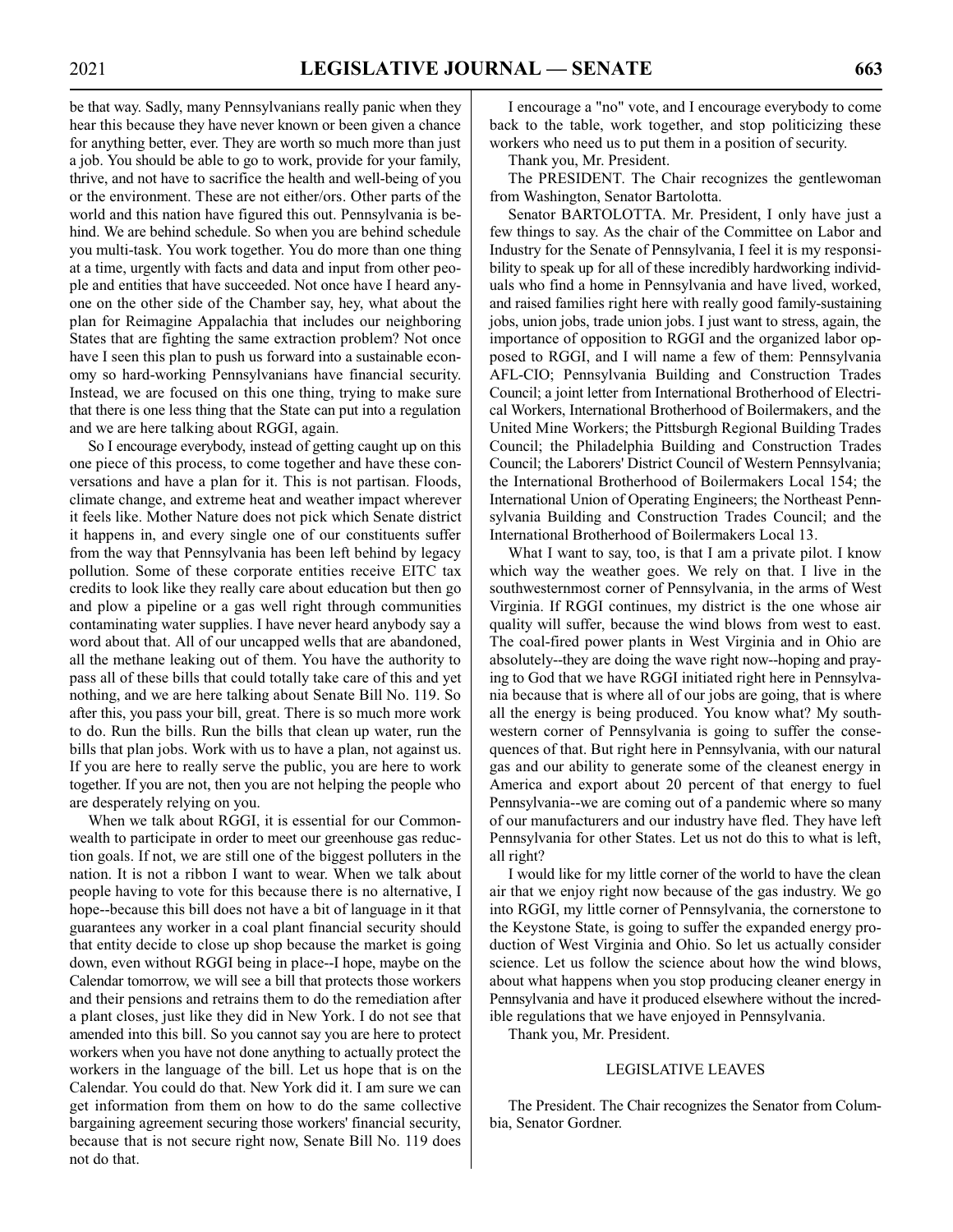Senator GORDNER. Mr. President, I request a temporary Capitol leave for Senator Argall, and legislative leaves for Senator Kim Ward and Senator Martin.

The PRESIDENT. Senator Gordner requests a temporary Capitol leave for Senator Argall, and legislative leaves for Senator Kim Ward and Senator Martin. Without objection, the leaves will be granted.

And the question recurring, Shall the bill pass finally?

The PRESIDENT. The Chair recognizes the gentleman from Philadelphia, Senator Street.

Senator STREET. Mr. President, I rise to oppose this legislation and support the concept of RGGI. The reality is that RGGI is an effort by the Governor and climate advocates to work to make sure that we address our climate challenges. There are ways to preserve our energy industry. There are things that we can be working on. We should be encouraging our plants to use a combined--to adopt carbon capture technology, and I have worked on legislation in that regard--we should be encouraging our power plants to use a combination of biosolids to reduce the impact of it. We should be working on a number of ways to reduce the carbon impact of our power plants. If we were to do that, then, in fact, they would not be emitters, they would not be subject to it. The attempts by RGGI are attempts to incentivize our industry to do that.

There is a cost to our not modernizing. We talk about saving our power plants and our industries that are going to lose jobs. They do not have to lose jobs if the plants are modernized. They do not have to lose jobs if they can reduce their carbon footprint. This is where the industry is going. We need to be working to preserve those plants because we will preserve those jobs by having them modernized, by having them push forth and not be the last State using old technology. There is a famous line in a movie where Danny DeVito said: You know what company was the last company to produce buggy whips? The company that produced the best buggy whips. But the reality is that buggy whips still went out of business. What we need to be doing is modernizing our plants and moving forward in the methodology for energy production. We need to do it for its economic sense, but we also need to do it because we really do have to protect the future of our environment. We really do need to address the fact that climate change is real.

The story that Senator Saval told around future generations and how will they look at us is real. They will think about us, and what will they think of us? But it does not have to be an either/or, jobs or reduction. We can, in fact, do both. We can create jobs by employing new technologies. This is not the only thing. There are many things that this legislature should be taking up and figuring out how to modernize our plants, move us to the future, and protect Pennsylvania jobs. But legislation that will keep us in the past will only delay the inevitable. As opposed to trying to delay the inevitable, which are these antiquated plants going out of business, we need to be adopting legislation and figuring out how to modernize them for a cleaner, greener future.

Thank you, Mr. President.

And the question recurring, Shall the bill pass finally?

The yeas and nays were taken agreeably to the provisions of the Constitution and were as follows, viz:

#### YEA-35

| Argall          | Dush       | Martin        | Tartaglione          |
|-----------------|------------|---------------|----------------------|
| Aument          | Flynn      | Mastriano     | Tomlinson            |
| Baker           | Fontana    | Mensch        | Vogel                |
| Bartolotta      | Gebhard    | Phillips-Hill | Ward, Judy           |
| <b>Brewster</b> | Gordner    | Pittman       | Ward, Kim            |
| <b>Brooks</b>   | Hutchinson | Regan         | Williams, Lindsey    |
| <b>Browne</b>   | Kane       | Robinson      | Yaw                  |
| Corman          | Langerholc | Scavello      | Yudichak             |
| DiSanto         | Laughlin   | Stefano       |                      |
|                 |            | <b>NAY-15</b> |                      |
| Boscola         | Costa      | Muth          | Schwank              |
| Cappelletti     | Haywood    | Sabatina      | Street               |
| Collett         | Hughes     | Santarsiero   | Williams, Anthony H. |

A constitutional majority of all the Senators having voted "aye," the question was determined in the affirmative.

Ordered, That the Secretary of the Senate present said bill to the House of Representatives for concurrence.

**SB 319 (Pr. No. 327)** -- The Senate proceeded to consideration of the bill, entitled:

An Act amending the act of June 2, 1915 (P.L.736, No.338), known as the Workers' Compensation Act, in liability and compensation, further providing for compensable injuries, subrogation and proration.

Considered the third time and agreed to,

On the question, Shall the bill pass finally?

Comitta Kearney Saval

The PRESIDENT. The Chair recognizes the gentlewoman from Washington, Senator Bartolotta.

Senator BARTOLOTTA. Mr. President, this bill simply restores the longstanding ability for employers and insurers to recoup future medical expenses paid to an employee for workplace injury when a settlement or award of damages is obtained against a third party for the same injury. This bill is in response to a 2018 Pennsylvania Supreme Court decision, *Whitmoyer*, which found that the phrase "installments of compensation" did not include future medical expenses because future medical expenses are not paid in installments. The bill strikes the phrase "installments of " to restore the original intent of the act and align Pennsylvania with every other State that allows subrogation of awards from third-party settlements. Forty-eight States, including Pennsylvania, allow for subrogation of workers' compensation. Forty-seven States allow indemnity and medical, including future medical.

As noted by the courts in prior rulings, the rationale for this right of subrogation is threefold: first, to prevent double recovery, or double dipping, for the same injury by the claimant; second, to ensure that the employer is not compelled to make compensation payments made necessary by the negligence of a third party; and third, to prevent a third party from escaping liability for their negligence. It is important to note that if the proceeds of a third-party settlement are depleted, the employer or insurer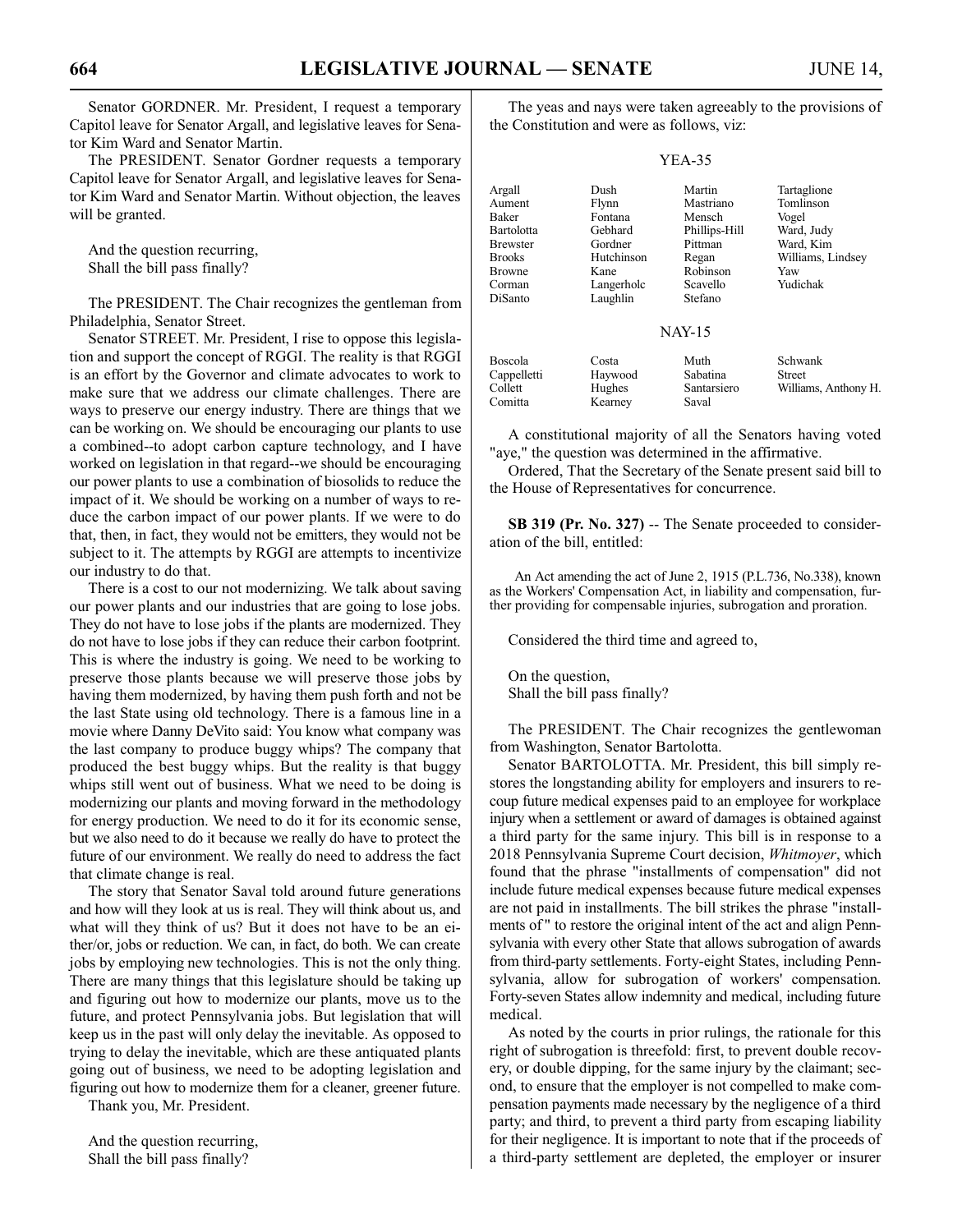resumes paying the full amount of the employee's workers' compensation indemnity benefits and medical costs in perpetuity. This bill is supported by the Insurance Federation, the Pennsylvania Chamber of Commerce, and others in the business community. I thank you for considering the bill and I ask for an affirmative vote.

Thank you, Mr. President.

The PRESIDENT. The Chair recognizes the gentleman from Chester, Senator Kane.

Senator KANE. Mr. President, I would like to submit my remarks in opposition for the record.

The PRESIDENT. Without objection, the remarks will be spread upon the record.

*(The following prepared remarks were made part of the record at the request of the gentleman from Chester, Senator KANE:)*

Mr. President, I rise in opposition to Senate Bill No. 319, the Whitmoyer Remedy bill. If this bill passes, workers who sustained serious injuries on the job could be forced to hold their settlement money without spending it, out of fear that employers or insurers could come back at any time in the future to recoup the healthcare costs.

I spent 4 decades as a union plumber and a union leader. A serious injury in a physical job can completely end a person's ability to work. I have seen it. I know what it feels like to worry that an injury will mean that you cannot put food on the table, you cannot support your family, you do not know where your next rent check or mortgage payment is going to come from. I have seen members lose all the work they put into a decades-long career because of a single injury. I urge my colleagues to think about the real-life implications here. Imagine suffering a partial amputation, like Mr. Whitmoyer, losing your ability to work and then constantly fearing that your settlement money, maybe your only means of survival, could be taken back by an insurance company. Think about that. I urge a "no" vote.

Thank you, Mr. President.

The PRESIDENT. The Chair recognizes the gentlewoman from Philadelphia, Senator Tartaglione.

Senator TARTAGLIONE. Mr. President, I rise today in opposition to Senate Bill No. 319 and ask my colleagues for a negative vote. While only striking two words from Section 319 of the Workers' Compensation Act, this legislation could significantly impact workers across the Commonwealth. By allowing insurance companies to go after money awarded to victims for pain and suffering on top of garnishing past and future wages, we are effectively stripping injured workers of their final economic lifeline. Let us remember that these are workers who have experienced the gravest of workplace injuries through no fault of their own and who may be physically and/or psychologically impacted by this workplace injury for the duration of their careers. As my colleague from Allegheny County pointed out in committee, the ambiguity around this legislation's language is concerning and could negatively impact workers across the Commonwealth during some of the most difficult and stressful times of their lives. Nothing has been done to the legislation to clear up this ambiguity. We must stand up for workers and reject this dangerous legislation. I urge my colleagues for a "no" vote.

Thank you, Mr. President.

And the question recurring, Shall the bill pass finally?

The yeas and nays were taken agreeably to the provisions of the Constitution and were as follows, viz:

|--|--|

| Argall<br>Aument<br>Baker<br><b>Bartolotta</b><br><b>Brooks</b><br><b>Browne</b><br>Corman | DiSanto<br>Dush<br>Gebhard<br>Gordner<br>Hutchinson<br>Langerholc<br>Laughlin | Martin<br>Mastriano<br>Mensch<br>Phillips-Hill<br>Pittman<br>Regan<br>Robinson | Scavello<br>Stefano<br>Vogel<br>Ward, Judy<br>Ward, Kim<br>Yaw                    |
|--------------------------------------------------------------------------------------------|-------------------------------------------------------------------------------|--------------------------------------------------------------------------------|-----------------------------------------------------------------------------------|
|                                                                                            |                                                                               | NAY-23                                                                         |                                                                                   |
| <b>Boscola</b><br><b>Brewster</b><br>Cappelletti<br>Collett<br>Comitta<br>Costa            | Flynn<br>Fontana<br>Haywood<br>Hughes<br>Kane<br>Kearney                      | Muth<br>Sabatina<br>Santarsiero<br>Saval<br>Schwank<br>Street                  | Tartaglione<br>Tomlinson<br>Williams, Anthony H.<br>Williams, Lindsey<br>Yudichak |

A constitutional majority of all the Senators having voted "aye," the question was determined in the affirmative.

Ordered, That the Secretary of the Senate present said bill to the House of Representatives for concurrence.

#### LEGISLATIVE LEAVE CANCELLED

The PRESIDENT. Senator Argall has returned, and his temporary Capitol leave is cancelled.

#### BILL AMENDED

**SB 533 (Pr. No. 511)** -- The Senate proceeded to consideration of the bill, entitled:

An Act amending Title 35 (Health and Safety) of the Pennsylvania Consolidated Statutes, in Commonwealth services, prohibiting certain regulatory action during disaster emergencies.

On the question,

Will the Senate agree to the bill on third consideration? Senator YAW offered the following amendment No. A1657:

Amend Bill, page 1, line 13, by inserting after "Governor)": that involves the Statewide closure of any government offices or businesses for a period of more than five days

On the question, Will the Senate agree to the amendment?

The yeas and nays were required by Senator YAW and were as follows, viz:

#### YEA-29

Argall Dush Mastriano Stefano Aument Gebhard Mensch Tomlinson Baker Gordner Phillips-Hill Vogel Brooks Langerholc Regan Ward, Kim<br>Browne Laughlin Robinson Yaw Browne Laughlin Robinson Yaw<br>Corman Martin Scavello Yudichak Corman Martin Scavello Yudichak DiSanto

Hutchinson Pittman Langerholc Regan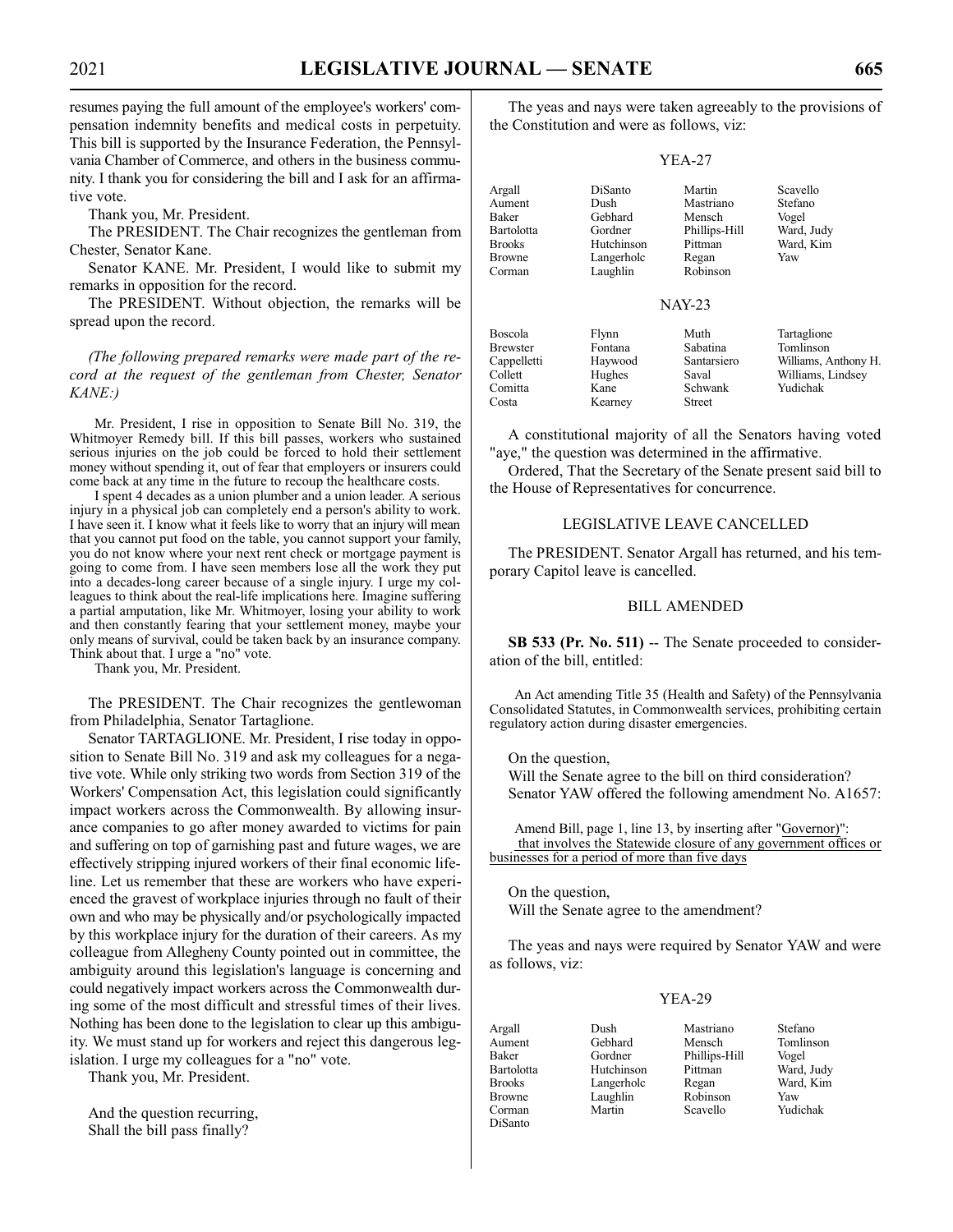# **666 LEGISLATIVE JOURNAL — SENATE** JUNE 14,

| Boscola                                                       | Flynn                                                            | $NAY-21$<br>Kearney                                                                                                                                                        | Schwank                                                            | 12:15 P.M.                                                                                                                                                                                                                                                                    | LAW AND JUSTICE (to consider Senate<br>Bill No. 314; and House Bills No. 1024<br>and 1154)                                               | Room 8E-B<br>East Wing                         |
|---------------------------------------------------------------|------------------------------------------------------------------|----------------------------------------------------------------------------------------------------------------------------------------------------------------------------|--------------------------------------------------------------------|-------------------------------------------------------------------------------------------------------------------------------------------------------------------------------------------------------------------------------------------------------------------------------|------------------------------------------------------------------------------------------------------------------------------------------|------------------------------------------------|
| <b>Brewster</b><br>Cappelletti<br>Collett<br>Comitta<br>Costa | Fontana<br>Haywood<br>Hughes<br>Kane                             | Muth<br>Sabatina<br>Santarsiero<br>Saval                                                                                                                                   | Street<br>Tartaglione<br>Williams, Anthony H.<br>Williams, Lindsey | 12:30 P.M.                                                                                                                                                                                                                                                                    | ENVIRONMENTAL RESOURCES AND<br>ENERGY (to consider Senate Bills No.<br>284, 302 and 545)                                                 | Senate<br>Chamber<br>(LIVE<br><b>STREAMED)</b> |
|                                                               | was determined in the affirmative.                               | A majority of the Senators having voted "aye," the question<br>Without objection, the bill, as amended, was passed over in its<br>order at the request of Senator GORDNER. |                                                                    | Off the Floor                                                                                                                                                                                                                                                                 | AGING AND YOUTH (to consider House<br>Bill No. 253)                                                                                      | Senate<br>Chamber<br>(LIVE<br><b>STREAMED)</b> |
|                                                               |                                                                  | <b>UNFINISHED BUSINESS</b><br><b>BILLS ON FIRST CONSIDERATION</b>                                                                                                          |                                                                    | Off the Floor                                                                                                                                                                                                                                                                 | APPROPRIATIONS (to consider Senate<br>Bills No. 1, 416 and 559)                                                                          | Senate<br>Chamber<br>(LIVE<br>STREAMED)        |
|                                                               | tee for the first time at today's Session.                       | Senator COLLETT. Mr. President, I move that the Senate do<br>now proceed to consideration of all bills reported from commit-<br>The motion was agreed to by voice vote.    |                                                                    | Off the Floor                                                                                                                                                                                                                                                                 | EDUCATION (to consider Senate Bill<br>No. 1)                                                                                             | Senate<br>Chamber<br>(LIVE<br><b>STREAMED)</b> |
|                                                               | The bills were as follows:<br>SB 347, SB 447, SB 586 and HB 952. |                                                                                                                                                                            |                                                                    | Off the Floor                                                                                                                                                                                                                                                                 | <b>RULES AND EXECUTIVE</b><br>NOMINATIONS (to consider Senate<br>Resolution No. 142; and certain Executive<br>Nominations)               | Senate<br>Chamber<br>(LIVE<br>STREAMED)        |
|                                                               |                                                                  | And said bills having been considered for the first time,<br>Ordered, To be printed on the Calendar for second consider-                                                   |                                                                    |                                                                                                                                                                                                                                                                               | WEDNESDAY, JUNE 16, 2021                                                                                                                 |                                                |
| ation.<br>ANNOUNCEMENTS BY THE SECRETARY                      |                                                                  |                                                                                                                                                                            | 9:30 A.M.                                                          | URBAN AFFAIRS AND HOUSING (to<br>consider Senate Bills No. 574 and 763;<br>and House Bills No. 264 and 827)                                                                                                                                                                   | Senate<br>Chamber<br>(LIVE<br><b>STREAMED)</b>                                                                                           |                                                |
| the Senate:                                                   |                                                                  | The following announcements were read by the Secretary of                                                                                                                  |                                                                    | 10:00 A.M.                                                                                                                                                                                                                                                                    | GAME AND FISHERIES (to consider<br>Senate Bills No. 272, 318 and 607)                                                                    | Senate<br>Chamber<br>(LIVE                     |
|                                                               |                                                                  | <b>SENATE OF PENNSYLVANIA</b>                                                                                                                                              |                                                                    |                                                                                                                                                                                                                                                                               |                                                                                                                                          | STREAMED)                                      |
|                                                               |                                                                  | <b>COMMITTEE MEETINGS</b>                                                                                                                                                  |                                                                    | 10:30 A.M.                                                                                                                                                                                                                                                                    | <b>CONSUMER PROTECTION AND</b><br>PROFESSIONAL LICENSURE (to                                                                             | Senate<br>Chamber                              |
|                                                               |                                                                  | TUESDAY, JUNE 15, 2021                                                                                                                                                     |                                                                    |                                                                                                                                                                                                                                                                               | consider Senate Bill No. 25)                                                                                                             | (LIVE<br>STREAMED)                             |
| 10:00 A.M.                                                    | and House Bill No. 156)                                          | JUDICIARY (public hearing to consider<br>the nomination of Suzanne V. Estrella to<br>the position of Victim Advocate; to<br>consider Senate Bills No. 708 and 726;         | Room 8E-B<br>East Wing                                             | Off the Floor                                                                                                                                                                                                                                                                 | <b>COMMUNICATIONS AND</b><br>TECHNOLOGY (to consider Senate Bill<br>No. 769)                                                             | Senate<br>Chamber<br>(LIVE<br>STREAMED)        |
| 10:00 A.M.                                                    |                                                                  | STATE GOVERNMENT (to consider<br>Senate Bills No. 735 and 764)                                                                                                             | Senate<br>Chamber                                                  |                                                                                                                                                                                                                                                                               | THURSDAY, JUNE 17, 2021                                                                                                                  |                                                |
|                                                               |                                                                  |                                                                                                                                                                            | (LIVE<br>STREAMED)                                                 | 9:30 A.M.                                                                                                                                                                                                                                                                     | <b>VETERANS AFFAIRS AND</b><br>EMERGENCY PREPAREDNESS (S) and<br><b>VETERANS AFFAIRS AND</b>                                             | Room 515<br>Irvis Office                       |
| 10:30 A.M.                                                    |                                                                  | <b>BANKING AND INSURANCE (to</b><br>consider Senate Bill No. 731; and House<br>Bills No. 331, 336 and 859)                                                                 | Senate<br>Chamber<br>(LIVE<br>STREAMED)                            |                                                                                                                                                                                                                                                                               | <b>EMERGENCY PREPAREDNESS (H)</b><br>(joint public hearing on Pennsylvania's<br>veterans home care and COVID-19<br>mitigation protocols) |                                                |
| $11:00$ A.M.                                                  |                                                                  | <b>AGRICULTURE AND RURAL AFFAIRS</b><br>(public hearing to consider Kristi Kassimer                                                                                        | Hrg. Rm. 1<br>North Off.                                           | PETITIONS AND REMONSTRANCES                                                                                                                                                                                                                                                   |                                                                                                                                          |                                                |
|                                                               |                                                                  | for the Milk Marketing Board)                                                                                                                                              | (LIVE<br>STREAMED)                                                 | The PRESIDENT. Senator Tartaglione has submitted remarks<br>for the record. Without objection, the remarks will be spread<br>upon the record.<br>(The following prepared remarks were made part of the re-<br>cord at the request of the gentlewoman from Philadelphia, Sena- |                                                                                                                                          |                                                |
| $11:00$ A.M.                                                  | House Bill No. 523)                                              | LOCAL GOVERNMENT (to consider<br>Senate Bills No. 208, 327 and 674; and                                                                                                    | Senate<br>Chamber<br>(LIVE<br><b>STREAMED)</b>                     |                                                                                                                                                                                                                                                                               |                                                                                                                                          |                                                |
| 12:00 P.M.                                                    |                                                                  | COMMUNITY, ECONOMIC AND<br>RECREATIONAL DEVELOPMENT (to<br>consider Senate Bill No. 594)                                                                                   | Room 8E-A<br>East Wing                                             | tor TARTAGLIONE:)                                                                                                                                                                                                                                                             |                                                                                                                                          |                                                |
|                                                               |                                                                  |                                                                                                                                                                            |                                                                    |                                                                                                                                                                                                                                                                               |                                                                                                                                          |                                                |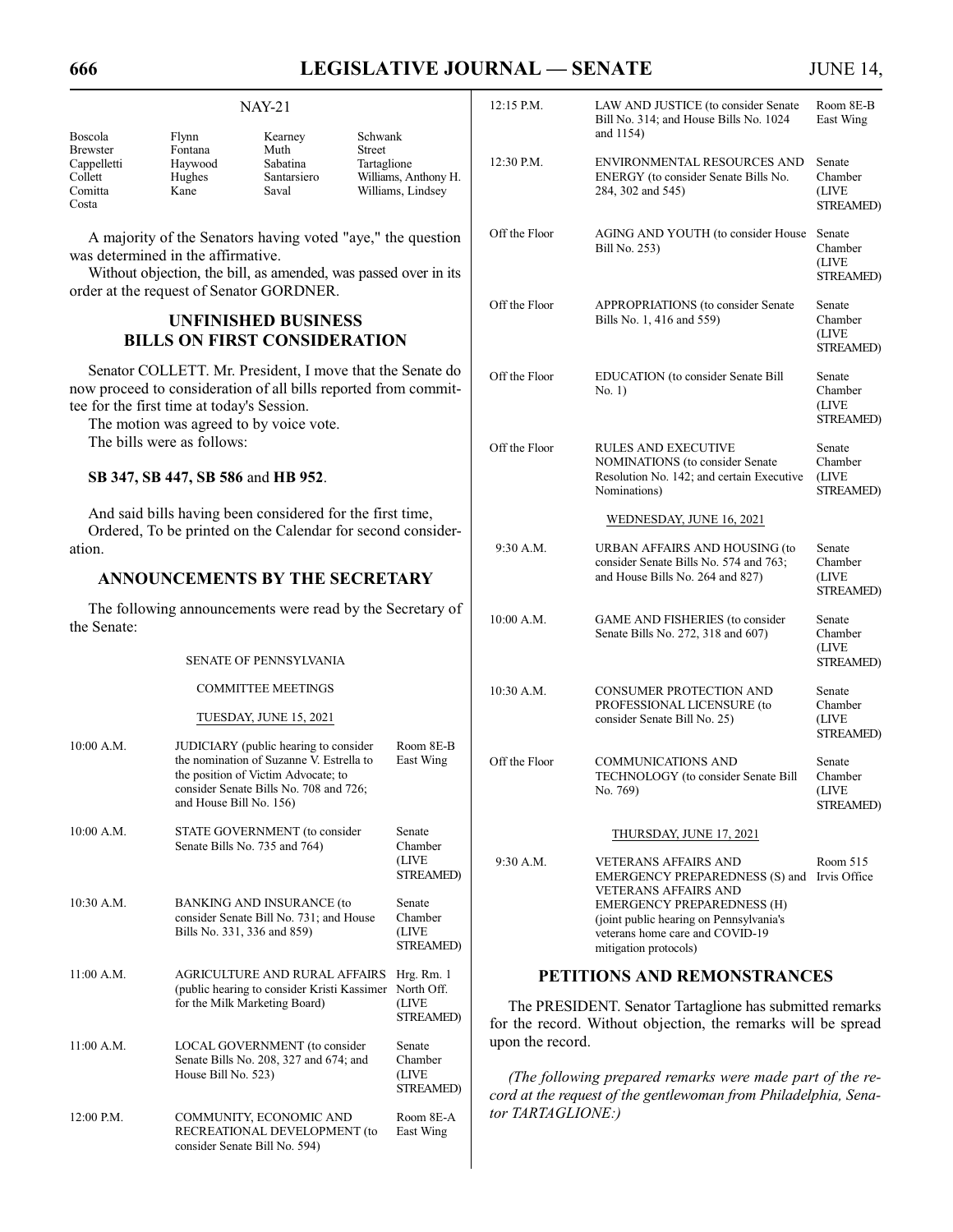Mr. President, today marks 5,455 days since the Pennsylvania legislature last raised the minimum wage. That is almost 15 years, and it is far too long.

Mr. President, a lot has been said lately--often with disparaging overtones--about the alleged worker shortage that has befallen our postpandemic economy. These talking points often devolve into an indictment of displaced workers who are collecting hard-earned unemployment benefits, a safety net that they have worked years to secure and that is desperately needed in times such as we have experienced for the past 15 months. Plus, these benefits actually help businesses by putting more money into consumers' pockets and stimulating the economy.

We can probably point to many factors that are causing this misinformation. It is easy for employers to say that folks are choosing to sit at home and collect benefits rather than return to work. Furthermore, the real data simply does not support the notion that enhanced unemployment benefits are causing a worker shortage. Despite the pandemic, there are still more people in this country who are looking for work than there are unfilled jobs. Even the U.S. Chamber of Commerce knows this. In a recent report, the Chamber of Commerce quoted Department of Labor statistics showing that there are 1.4 available workers for every job opening. Let me repeat that: there are almost one and a half available workers for every single available job. It is crucial to note that this ratio does not account for those individuals who are of working age but are not actively seeking work. So, even without counting the people who have dropped out of the workforce, we still have more workers than jobs. Unfortunately, there do not seem to be enough suitable jobs for our surplus of workers. There are not enough jobs that pay the type of wages and benefits needed to reasonably sustain workers and their families.

Mr. President, this problem is evident in our chronically low workforce participation. When I say chronically, I mean that it is something we have been seeing for many years, since long before the coronavirus pandemic. In May, the nation's workforce participation was 61.6 percent. In other words, barely 6 in 10 Americans of working age, and who are capable of working, either had a job or were actively looking for one. In the late 1960s, as the participation of women in the workforce grew significantly, the rate surpassed 60 percent. It continued to climb for the next 30-plus years, peaking around 67 percent. Then it began a steady decline that continued for some 20 years, even though our unemployment rate was falling to a historic low.

Mr. President, I find it more than coincidental that our nation's minimum wage and Pennsylvania's minimum wage have been essentially frozen in time as our workforce participation rate has sunk to its lowest level of the modern era. The minimum wage has not been raised by a single cent in almost 15 years. That is the longest minimum wage workers have ever gone without a raise, dating back to the inception of the Fair Labor Standards Act. Mr. President, as the Commonwealth looks forward to life after the pandemic, I think we all want to see Pennsylvanians returning to work and businesses returning to full productivity. However, this will never be possible until people stop blaming workers for the shortage of jobs that pay fair, family-sustaining wages. It will never be possible until we mandate that all businesses pay wages that reflect today's real costs of living while rewarding the true value of the work that employees perform. My legislation, Senate Bill No. 12, would raise Pennsylvania's minimum wage to a fair, familysustaining level. I urge my colleagues to advance and adopt Senate Bill No. 12.

Thank you, Mr. President.

# **COMMUNICATIONS FROM THE GOVERNOR**

# **NOMINATIONS REFERRED TO COMMITTEE**

The PRESIDENT laid before the Senate the following communications in writing from His Excellency, the Governor of the Commonwealth, which were read as follows and referred to the Committee on Rules and Executive Nominations:

# MEMBER OF THE STATE CHARTER SCHOOL APPEAL BOARD

June 14, 2021

To the Honorable, the Senate of the Commonwealth of Pennsylvania:

In conformity with law, I have the honor hereby to nominate for the advice and consent of the Senate, Jennifer Faustman, 141 Cedarbrook Road, Ardmore 19103, Delaware County, Seventeenth Senatorial District, for appointment as a member of the State Charter School Appeal Board, to serve until June 14, 2021, and until the successor is appointed and qualified, vice Lee Ann Munger, Pittsburgh, whose term expired and whose last day was April 23, 2021.

> TOM WOLF Governor

# MEMBER OF THE STATE CHARTER SCHOOL APPEAL BOARD

June 14, 2021

To the Honorable, the Senate of the Commonwealth of Pennsylvania:

In conformity with law, I have the honor hereby to nominate for the advice and consent of the Senate, the Honorable Tom Killion, 3 Laura Lynn Lane, Glen Mills 19342, Delaware County, Ninth Senatorial District, for appointment as a member of the State Charter School Appeal Board, to serve until June 14, 2023, and until the successor is appointed and qualified, vice Scott Miller, Erie, whose term expired and whose last day was April 23, 2021.

#### TOM WOLF Governor

#### MEMBER OF THE STATE CHARTER SCHOOL APPEAL BOARD

June 14, 2021

To the Honorable, the Senate of the Commonwealth of Pennsylvania:

In conformity with law, I have the honor hereby to nominate for the advice and consent of the Senate, Stacey Marten, 438 West Lemon Street, Lancaster 17603, Lancaster County, Thirteenth Senatorial District, for appointment as a member of the State Charter School Appeal Board, to serve until June 14, 2022, and until the successor is appointed and qualified, vice Julie Cook, Harleysville, whose term expired and whose last day was April 23, 2021.

> TOM WOLF Governor

# MEMBER OF THE STATE CHARTER SCHOOL APPEAL BOARD

June 14, 2021

To the Honorable, the Senate of the Commonwealth of Pennsylvania:

In conformity with law, I have the honor hereby to nominate for the advice and consent of the Senate, Jodi Schwartz, 586 Mockingbird Way, Warrington 18976, Bucks County, Twelfth Senatorial District, for